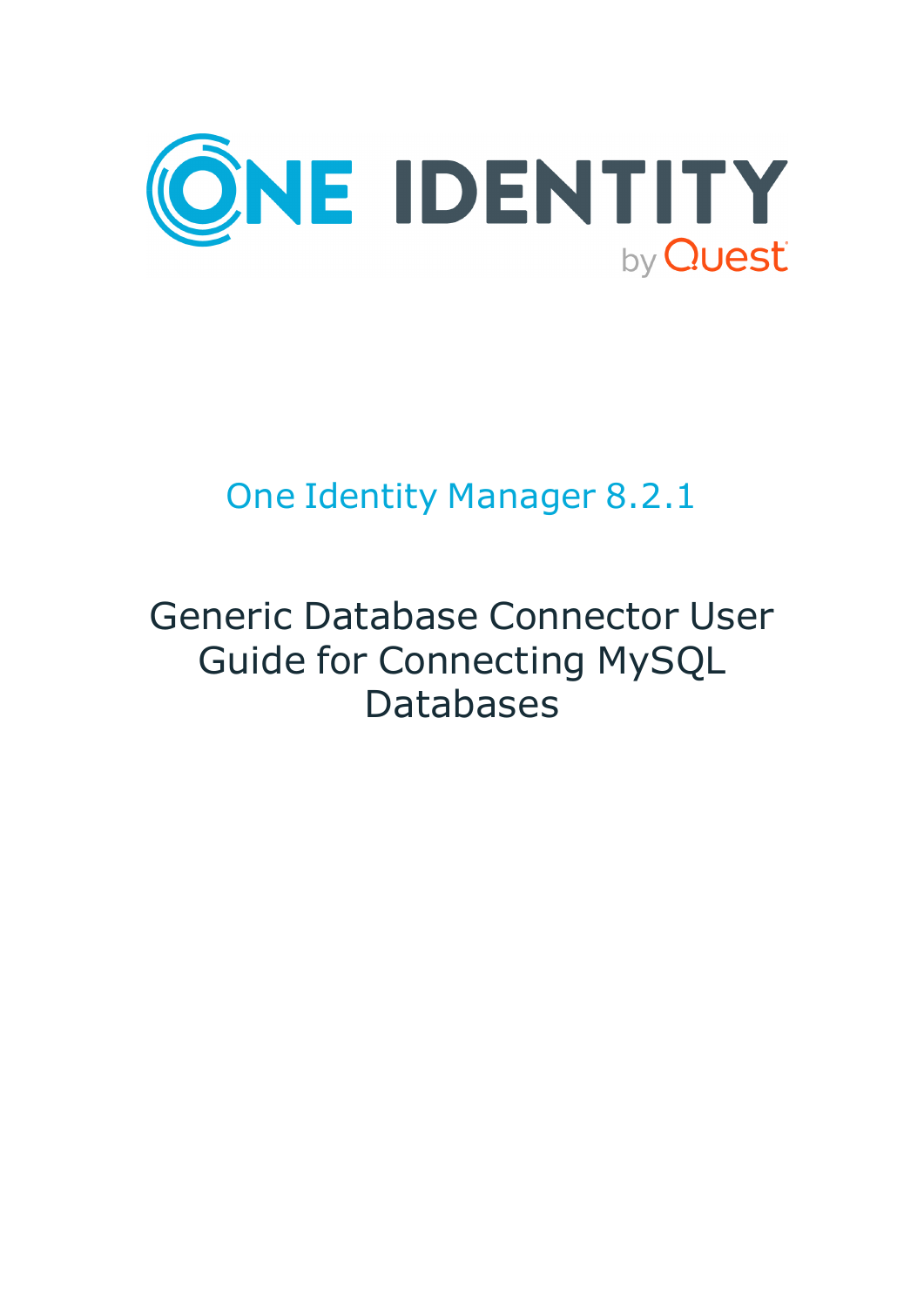#### **Copyright 2022 One Identity LLC.**

#### **ALL RIGHTS RESERVED.**

This guide contains proprietary information protected by copyright. The software described in this guide is furnished under a software license or nondisclosure agreement. This software may be used or copied only in accordance with the terms of the applicable agreement. No part of this guide may be reproduced or transmitted in any form or by any means, electronic or mechanical, including photocopying and recording for any purpose other than the purchaser's personal use without the written permission of One Identity LLC .

The information in this document is provided in connection with One Identity products. No license, express or implied, by estoppel or otherwise, to any intellectual property right is granted by this document or in connection with the sale of One Identity LLC products. EXCEPT AS SET FORTH IN THE TERMS AND CONDITIONS AS SPECIFIED IN THE LICENSE AGREEMENT FOR THIS PRODUCT, ONE IDENTITY ASSUMES NO LIABILITY WHATSOEVER AND DISCLAIMS ANY EXPRESS, IMPLIED OR STATUTORY WARRANTY RELATING TO ITS PRODUCTS INCLUDING, BUT NOT LIMITED TO, THE IMPLIED WARRANTY OF MERCHANTABILITY, FITNESS FOR A PARTICULAR PURPOSE, OR NON-INFRINGEMENT. IN NO EVENT SHALL ONE IDENTITY BE LIABLE FOR ANY DIRECT, INDIRECT, CONSEQUENTIAL, PUNITIVE, SPECIAL OR INCIDENTAL DAMAGES (INCLUDING, WITHOUT LIMITATION, DAMAGES FOR LOSS OF PROFITS, BUSINESS INTERRUPTION OR LOSS OF INFORMATION) ARISING OUT OF THE USE OR INABILITY TO USE THIS DOCUMENT, EVEN IF ONE IDENTITY HAS BEEN ADVISED OF THE POSSIBILITY OF SUCH DAMAGES. One Identity makes no representations or warranties with respect to the accuracy or completeness of the contents of this document and reserves the right to make changes to specifications and product descriptions at any time without notice. One Identity does not make any commitment to update the information contained in this document.

If you have any questions regarding your potential use of this material, contact:

One Identity LLC. Attn: LEGAL Dept 4 Polaris Way Aliso Viejo, CA 92656

Refer to our Web site ([http://www.OneIdentity.com](http://www.oneidentity.com/)) for regional and international office information.

#### **Patents**

One Identity is proud of our advanced technology. Patents and pending patents may apply to this product. For the most current information about applicable patents for this product, please visit our website at [http://www.OneIdentity.com/legal/patents.aspx](http://www.oneidentity.com/legal/patents.aspx).

#### **Trademarks**

One Identity and the One Identity logo are trademarks and registered trademarks of One Identity LLC. in the U.S.A. and other countries. For a complete list of One Identity trademarks, please visit our website at [www.OneIdentity.com/legal](http://www.oneidentity.com/legal). All other trademarks are the property of their respective owners.

#### **Legend**

- **WARNING: A WARNING icon highlights a potential risk of bodily injury or property damage, for which industry-standard safety precautions are advised. This icon is often associated with electrical hazards related to hardware.**
- **CAUTION: A CAUTION icon indicates potential damage to hardware or loss of data if** A **instructions are not followed.**

One Identity Manager Generic Database Connector User Guide for Connecting MySQL Databases Updated - 27 April 2022, 02:26 Version - 8.2.1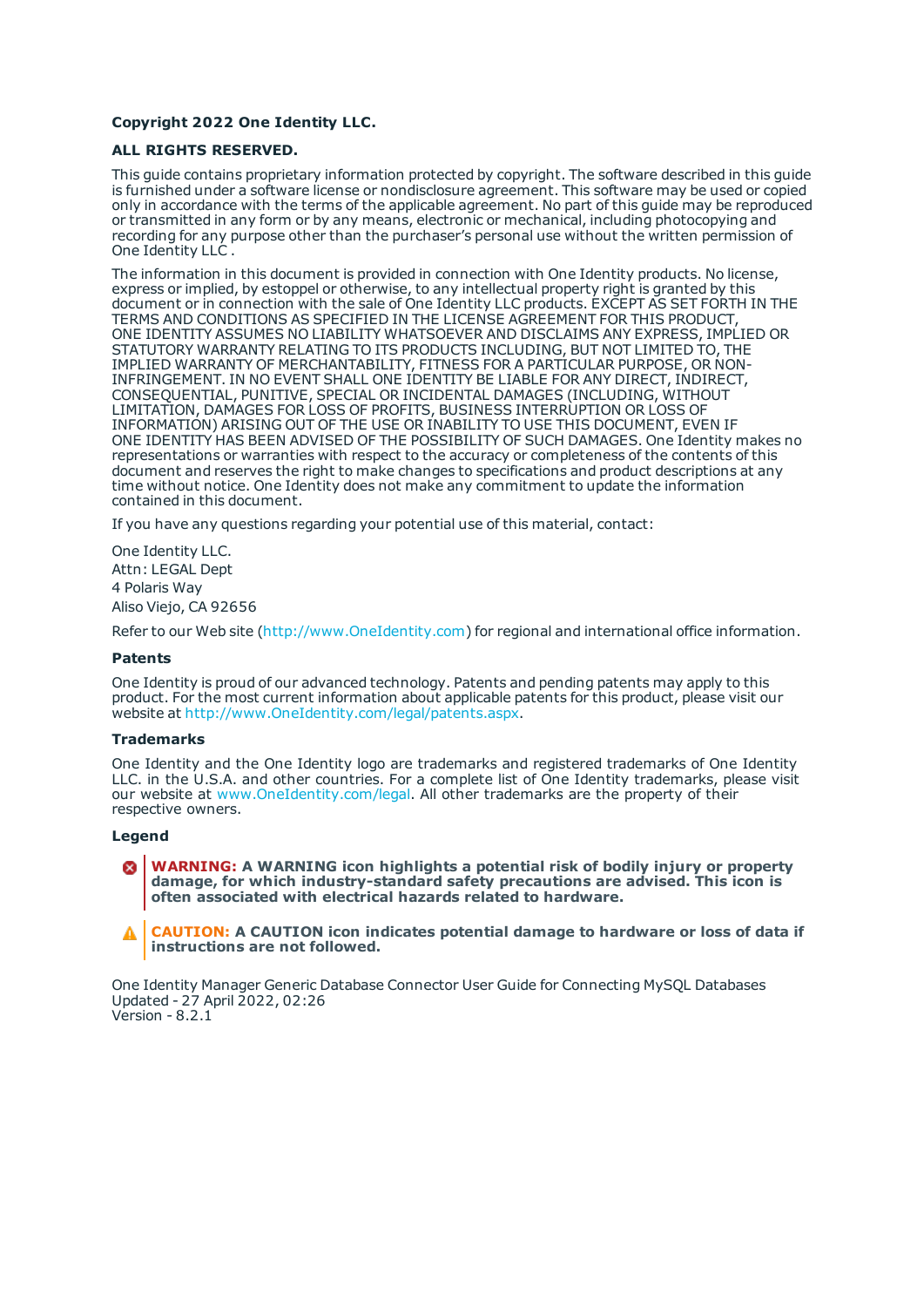## **Contents**

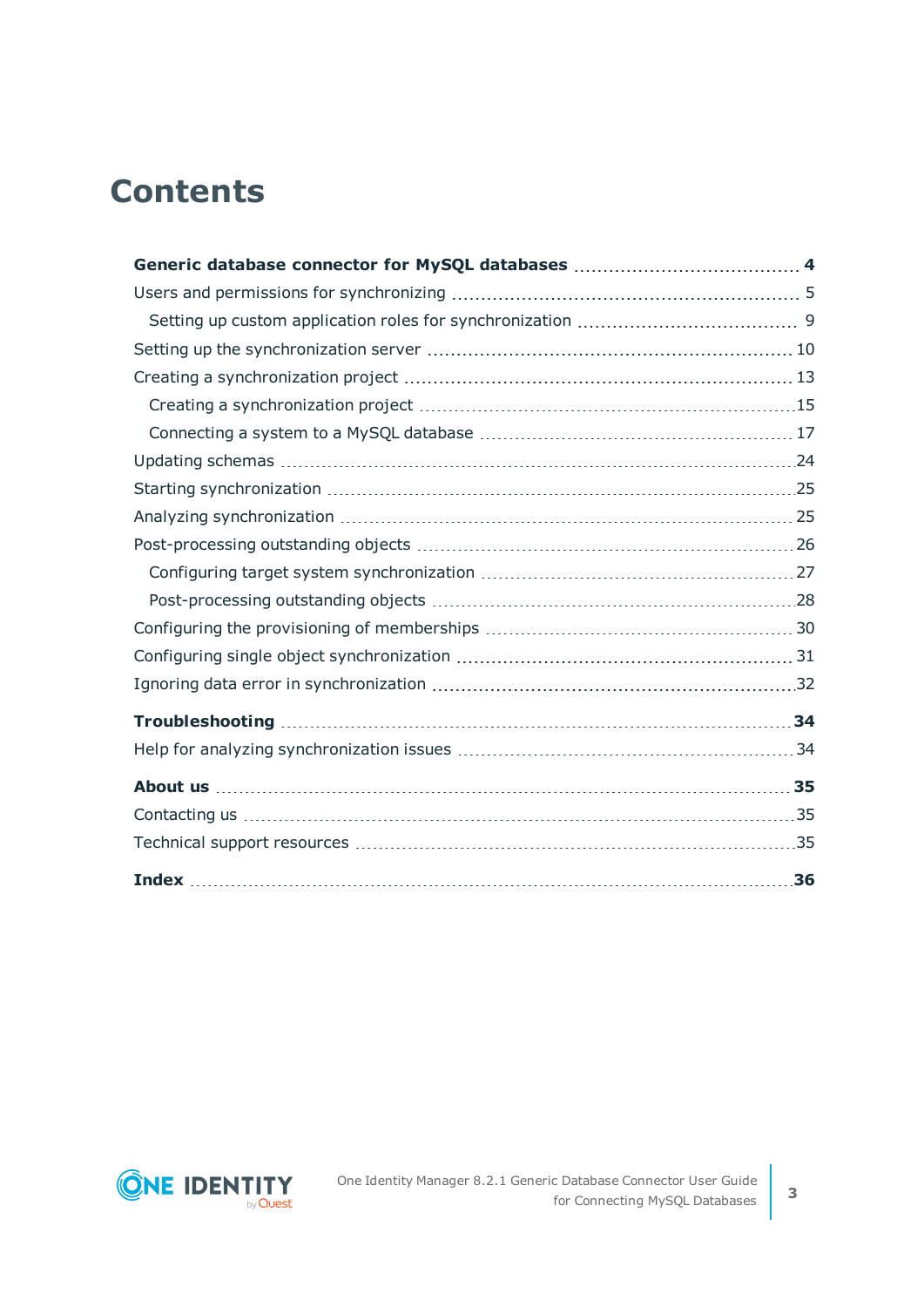# <span id="page-3-0"></span>**Generic database connector for MySQL databases**

With this generic database connector, you can synchronize external databases with the One Identity Manager database. One Identity Manager supports connecting to MySQL databases, amongst others.

The generic database connector cannot load any random external database system data configuration. For example, custom data types and columns containing value list are not currently supported.

The generic database connection does not provide a project template for setting up synchronization. You must create synchronization configuration components (such as mappings, workflows or start up configurations) manually after the synchronization project has been saved.

In the Synchronization Editor, external database tables and columns are referenced as schema types and schema properties.

#### *To set up synchronization with a database*

- 1. Install and configure a synchronization server and declare the server as a Job server in One Identity Manager.
- 2. Provide One Identity Manager users with the required permissions for setting up synchronization and post-processing synchronization objects.
- 3. Create a synchronization project with the Synchronization Editor.

#### **Detailed information about this topic**

- Setting up the [synchronization](#page-9-0) server on page  $10$
- $\cdot$  Users and permissions for [synchronizing](#page-4-0) on page  $5$
- $\cdot$  Creating a [synchronization](#page-12-0) project on page 13

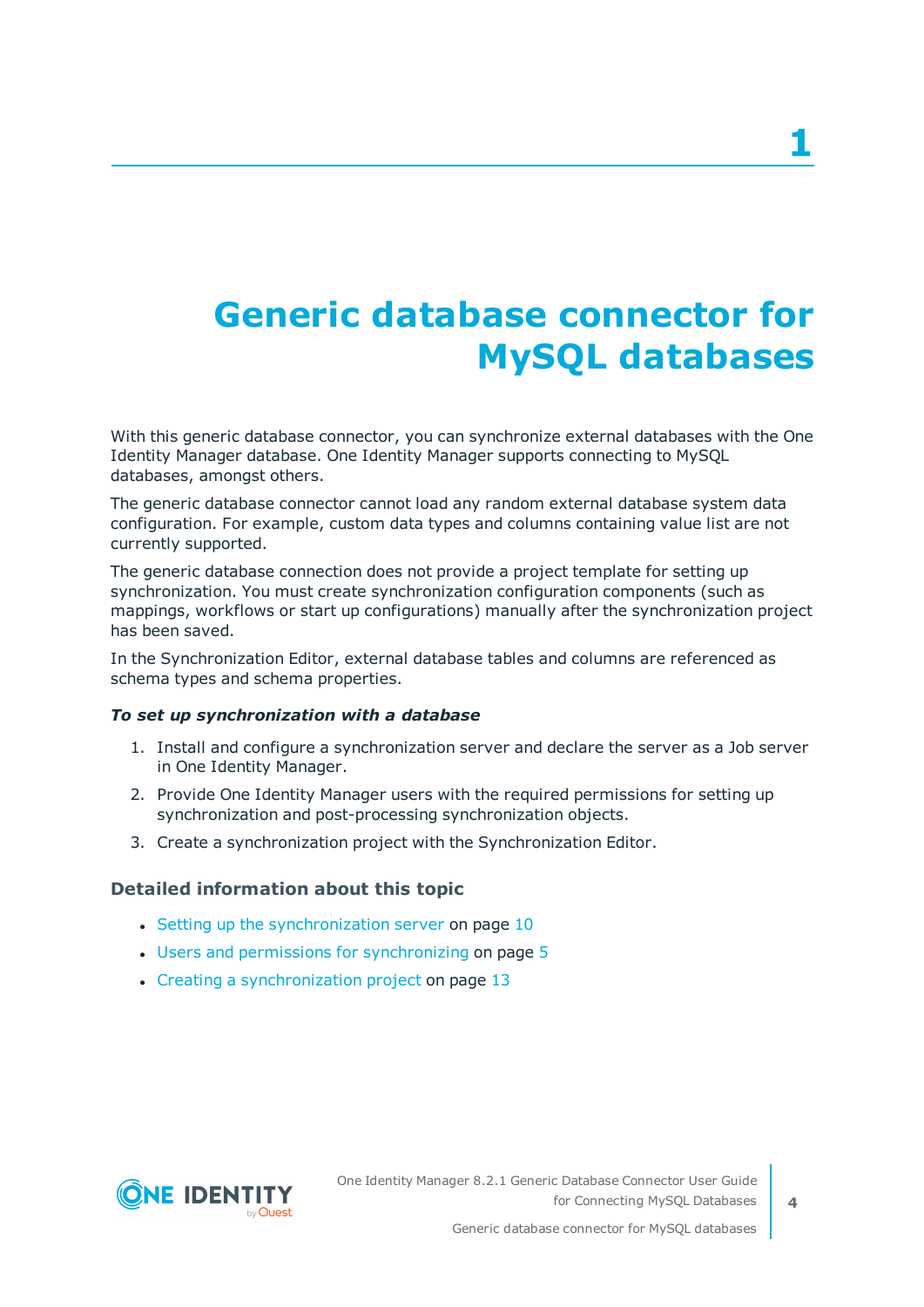## <span id="page-4-0"></span>**Users and permissions for synchronizing**

In the synchronization with the database connectors, there are three use cases for mapping synchronization objects in the One Identity Manager data model.

- 1. Mapping custom target systems
- 2. Mapping default tables (for example Person or Department)
- 3. Mapping custom tables

In the case of One Identity Manager tools non role-based login, it is sufficient to add a system user in the **DPR\_EditRights\_Methods** and **QBM\_LaunchPad** permissions groups. For more information about system users and permissions groups, see the *One Identity Manager Authorization and Authentication Guide*.

| User                                                             | Tasks                                                                                                                                        |  |  |
|------------------------------------------------------------------|----------------------------------------------------------------------------------------------------------------------------------------------|--|--|
| One Identity Manager<br>administrators                           | One Identity Manager administrator and administrative system<br>users Administrative system users are not added to application<br>roles.     |  |  |
|                                                                  | One Identity Manager administrators:                                                                                                         |  |  |
|                                                                  | • Create customized permissions groups for application<br>roles for role-based login to administration tools in the<br>Designer as required. |  |  |
|                                                                  | • Create system users and permissions groups for non role-<br>based login to administration tools in the Designer as<br>required.            |  |  |
|                                                                  | • Enable or disable additional configuration parameters in<br>the Designer as required.                                                      |  |  |
|                                                                  | • Create custom processes in the Designer as required.                                                                                       |  |  |
|                                                                  | • Create and configure schedules as required.                                                                                                |  |  |
| System users in the<br>DPR_EditRights_                           | • Configure and start synchronization in the<br>Synchronization Editor.                                                                      |  |  |
| <b>Methods</b> permissions<br>group                              | • Edit the synchronization's target system types as well as<br>outstanding objects in the Manager.                                           |  |  |
| System users in the<br><b>QBM_LaunchPad</b><br>permissions group | • Working with the Launchpad.                                                                                                                |  |  |

#### **Table 1: Users and permissions groups for non role-based login**

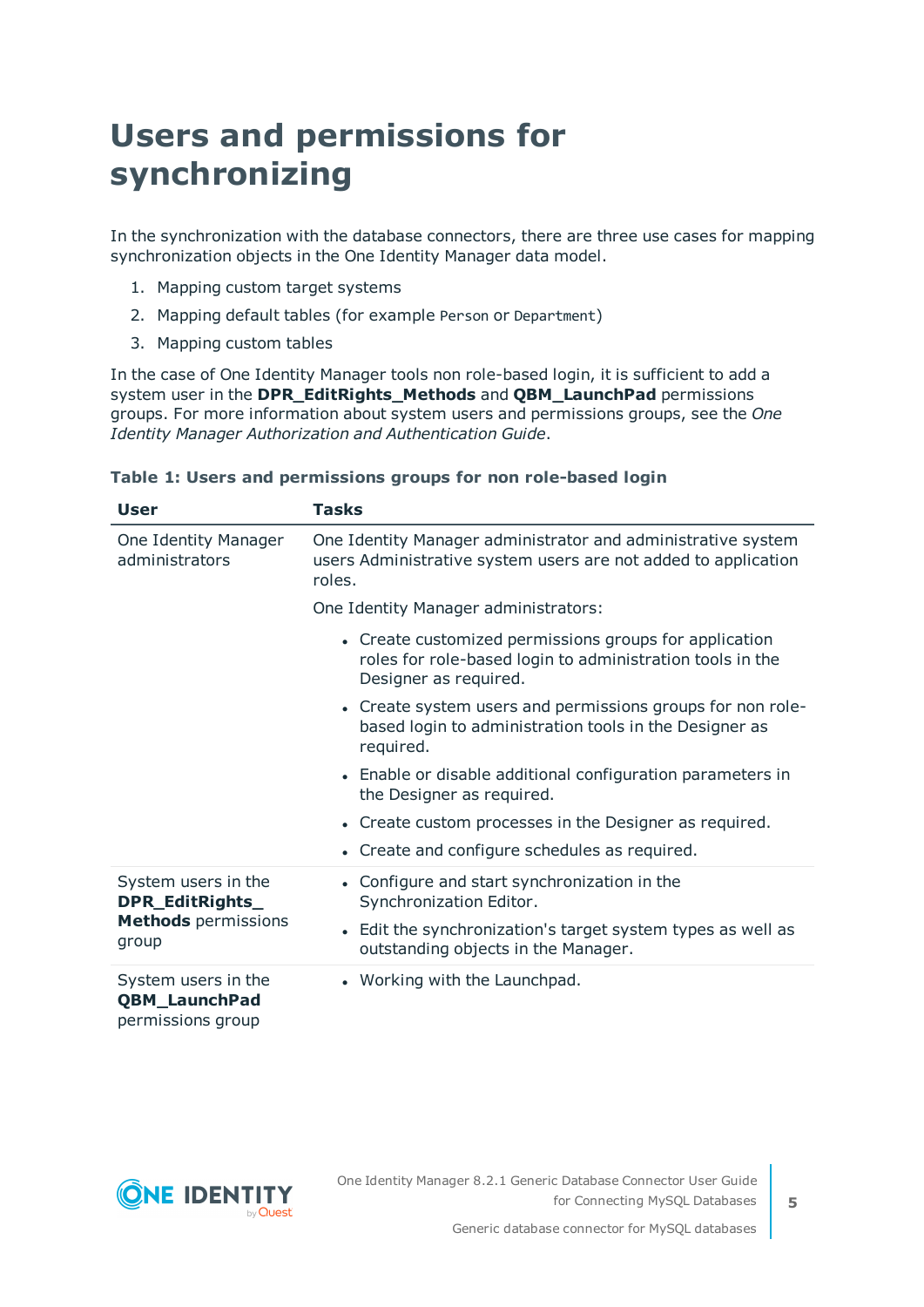There are different steps required for role-based login, in order to equip One Identity Manager users with the required permissions for setting up synchronization and postprocessing of synchronization objects.

|               | Table 2: User and permissions groups for role-based login: Mapped as custom |  |  |  |
|---------------|-----------------------------------------------------------------------------|--|--|--|
| target system |                                                                             |  |  |  |

| <b>User</b>                            | <b>Tasks</b>                                                                                                                                 |
|----------------------------------------|----------------------------------------------------------------------------------------------------------------------------------------------|
| One Identity Manager<br>administrators | One Identity Manager administrator and administrative system<br>users Administrative system users are not added to application<br>roles.     |
|                                        | One Identity Manager administrators:                                                                                                         |
|                                        | • Create customized permissions groups for application<br>roles for role-based login to administration tools in the<br>Designer as required. |
|                                        | • Create system users and permissions groups for non role-<br>based login to administration tools in the Designer as<br>required.            |
|                                        | • Enable or disable additional configuration parameters in<br>the Designer as required.                                                      |
|                                        | • Create custom processes in the Designer as required.                                                                                       |
|                                        | • Create and configure schedules as required.                                                                                                |
| Target system<br>administrators        | Target system administrators must be assigned to the Target<br>systems   Administrators application role.                                    |
|                                        | Users with this application role:                                                                                                            |
|                                        | • Administer application roles for individual target system<br>types.                                                                        |
|                                        | • Specify the target system manager.                                                                                                         |
|                                        | • Set up other application roles for target system managers<br>if required.                                                                  |
|                                        | • Specify which application roles for target system<br>managers are mutually exclusive.                                                      |
|                                        | • Authorize other employees to be target system<br>administrators.                                                                           |
|                                        | • Do not assume any administrative tasks within the target<br>system.                                                                        |
| Target system<br>managers              | Target system managers must be assigned to the Target<br>systems   Custom target systems application role or a<br>child application role.    |
|                                        | Users with this application role:                                                                                                            |
|                                        | • Assume administrative tasks for the target system.                                                                                         |

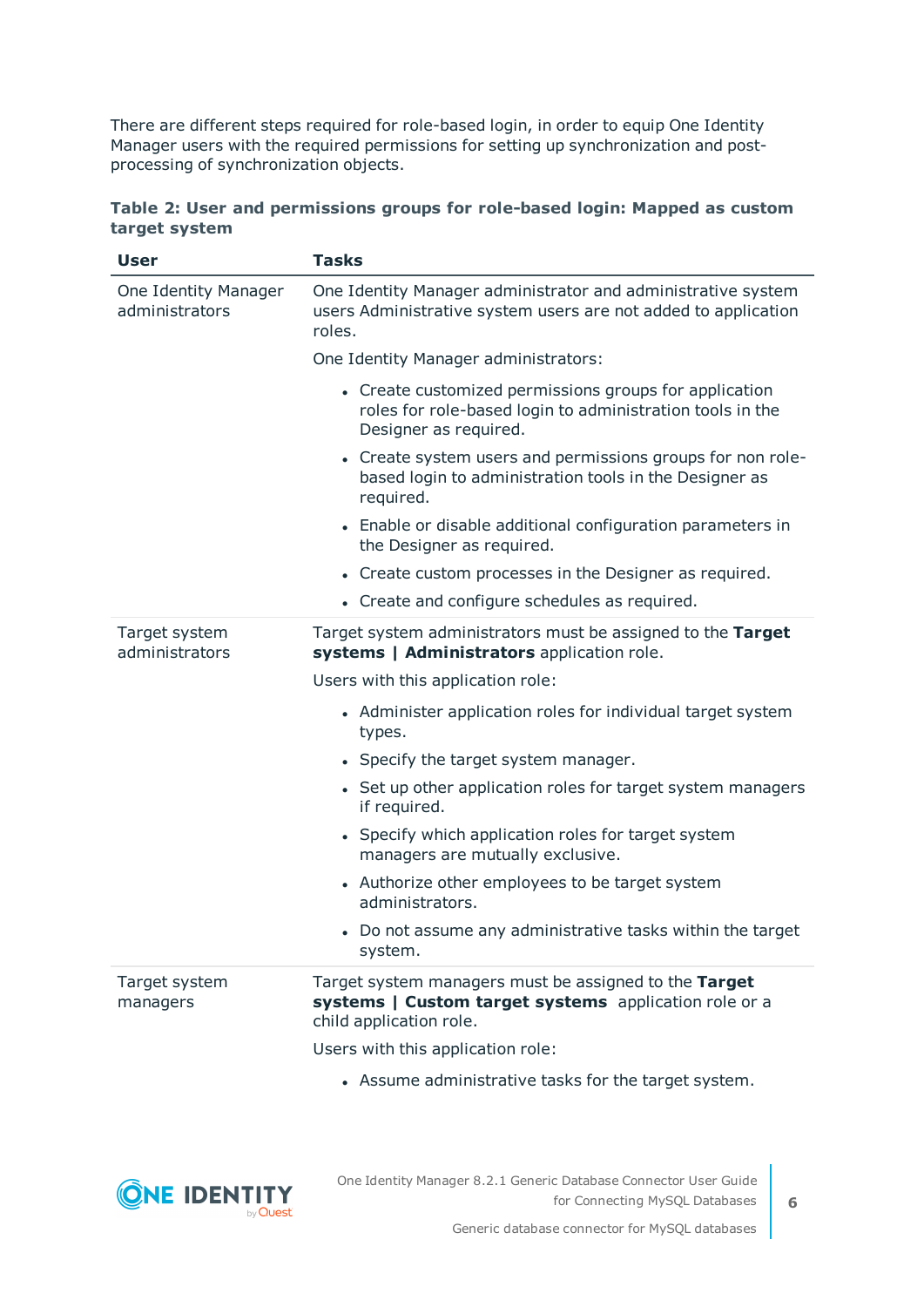| User | Tasks                                                                                                                                           |
|------|-------------------------------------------------------------------------------------------------------------------------------------------------|
|      | • Create, change, or delete target system objects.                                                                                              |
|      | • Edit password policies for the target system.                                                                                                 |
|      | • Prepare groups to add to the IT Shop.                                                                                                         |
|      | • Can add employees who have another identity than the<br><b>Primary identity.</b>                                                              |
|      | • Configure synchronization in the Synchronization Editor<br>and define the mapping for comparing target systems and<br>One Identity Manager.   |
|      | • Edit the synchronization's target system types and<br>outstanding objects.                                                                    |
|      | • Authorize other employees within their area of<br>responsibility as target system managers and create child<br>application roles if required. |

#### **Table 3: User and permissions groups for role-based login: Default table mapping**

| <b>User</b>                            | <b>Tasks</b>                                                                                                                                 |
|----------------------------------------|----------------------------------------------------------------------------------------------------------------------------------------------|
| One Identity Manager<br>administrators | One Identity Manager administrator and administrative system<br>users Administrative system users are not added to application<br>roles.     |
|                                        | One Identity Manager administrators:                                                                                                         |
|                                        | • Create customized permissions groups for application<br>roles for role-based login to administration tools in the<br>Designer as required. |
|                                        | • Create system users and permissions groups for non role-<br>based login to administration tools in the Designer as<br>required.            |
|                                        | • Enable or disable additional configuration parameters in<br>the Designer as required.                                                      |
|                                        | • Create custom processes in the Designer as required.                                                                                       |
|                                        | • Create and configure schedules as required.                                                                                                |
|                                        | Custom application role Users with this application role:                                                                                    |
|                                        | • Configure and start synchronization in the<br>Synchronization Editor.                                                                      |
|                                        | • Edit the synchronization's target system types as well as<br>outstanding objects in the Manager.                                           |
|                                        | The application role gets its permissions through a custom<br>permissions group and the vi_4_SYNCPROJECT_ADMIN<br>permissions group.         |
|                                        |                                                                                                                                              |

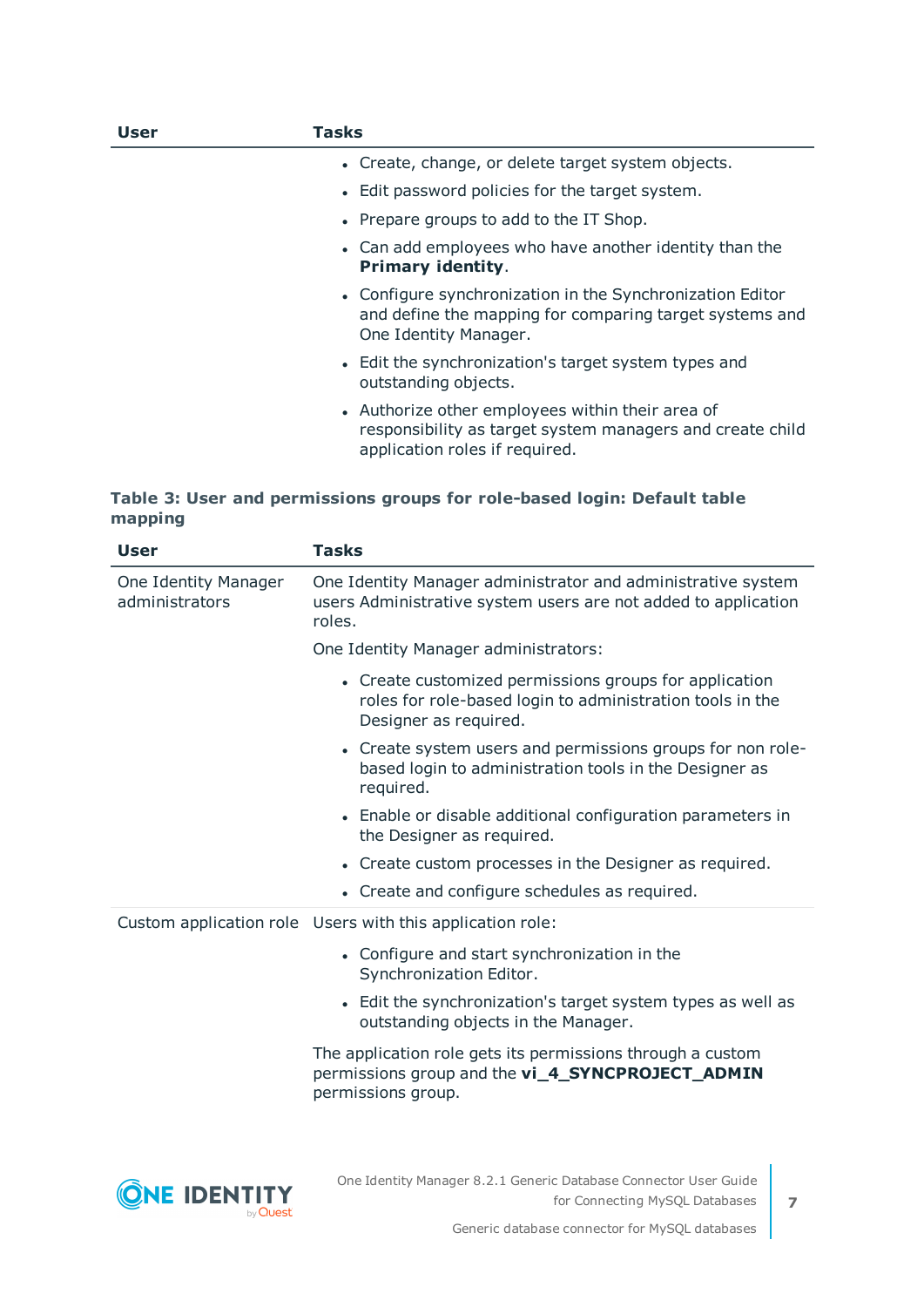#### **Table 4: Users and permissions groups for role-based login: Custom table mapping**

| <b>User</b>                            | <b>Tasks</b>                                                                                                                                                                                                                                           |
|----------------------------------------|--------------------------------------------------------------------------------------------------------------------------------------------------------------------------------------------------------------------------------------------------------|
| One Identity Manager<br>administrators | One Identity Manager administrator and administrative system<br>users Administrative system users are not added to application<br>roles.                                                                                                               |
|                                        | One Identity Manager administrators:                                                                                                                                                                                                                   |
|                                        | • Create customized permissions groups for application<br>roles for role-based login to administration tools in the<br>Designer as required.                                                                                                           |
|                                        | • Create system users and permissions groups for non role-<br>based login to administration tools in the Designer as<br>required.                                                                                                                      |
|                                        | • Enable or disable additional configuration parameters in<br>the Designer as required.                                                                                                                                                                |
|                                        | • Create custom processes in the Designer as required.                                                                                                                                                                                                 |
|                                        | • Create and configure schedules as required.                                                                                                                                                                                                          |
| Application roles for<br>custom tasks  | Administrators must be assigned to the <b>Custom</b>  <br>Administrators application role.                                                                                                                                                             |
|                                        | Users with this application role:                                                                                                                                                                                                                      |
|                                        | • Administrate custom application roles.                                                                                                                                                                                                               |
|                                        | • Set up other application roles for managers if required.                                                                                                                                                                                             |
| Manager for custom<br>tasks            | Managers must be assigned to the Custom   Managers<br>application role or a child role.                                                                                                                                                                |
|                                        | Users with this application role:                                                                                                                                                                                                                      |
|                                        | • Add custom task in One Identity Manager.                                                                                                                                                                                                             |
|                                        | • Configure and start synchronization in the<br>Synchronization Editor.                                                                                                                                                                                |
|                                        | • Edit the synchronization's target system types as well as<br>outstanding objects in the Manager.                                                                                                                                                     |
|                                        | You can use these application roles, for example, to guarantee<br>One Identity Manager user permissions on custom tables or<br>columns. All application roles that you define here must obtain<br>their permissions through custom permissions groups. |
|                                        | The application role gets its permissions through a custom<br>permissions group and the vi_4_SYNCPROJECT_ADMIN<br>permissions group.                                                                                                                   |

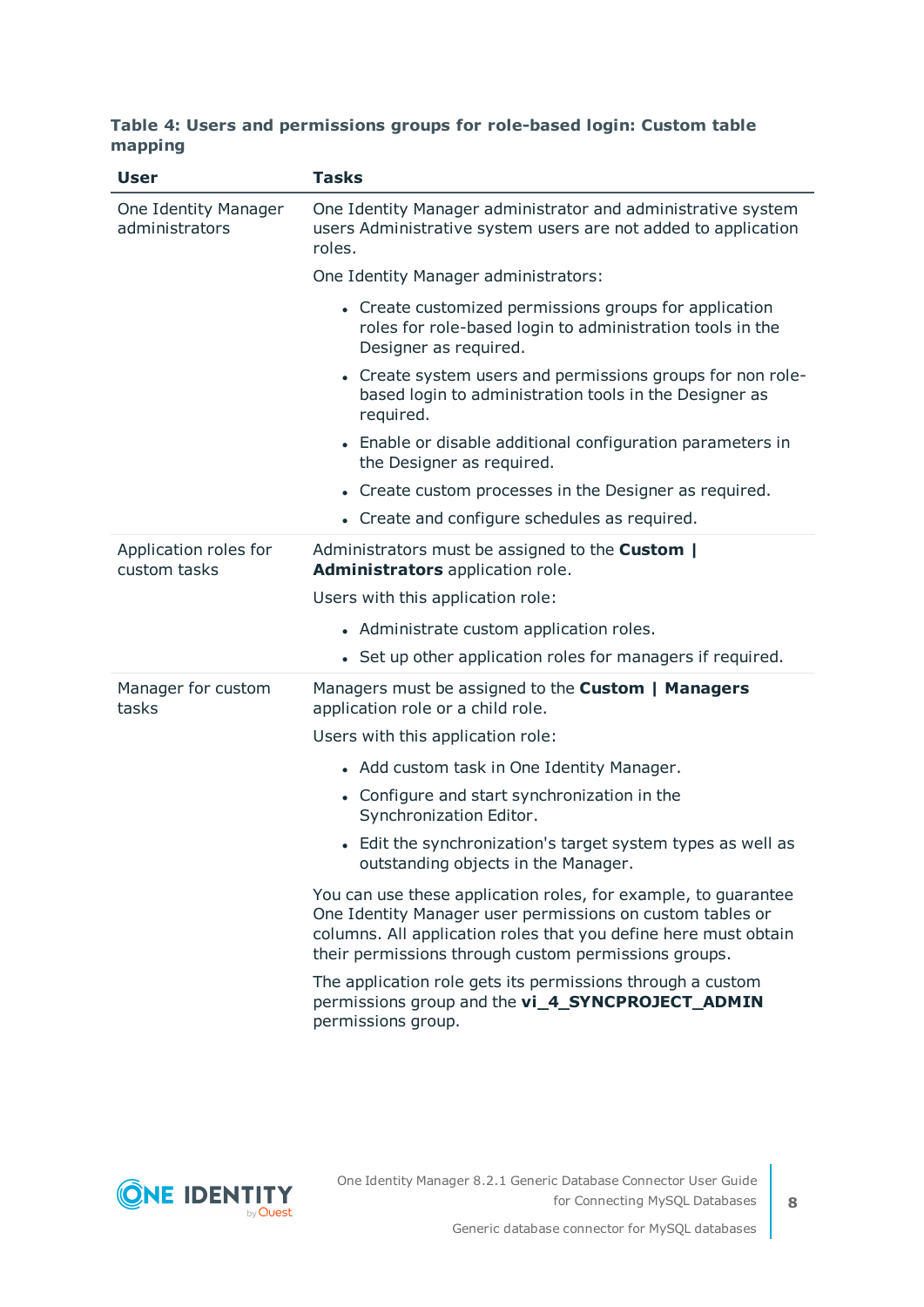#### *To configure synchronization projects and target system synchronization (in the use cases 2 and 3)*

- 1. Set up a custom permissions group with all permissions for configuring synchronization and editing synchronization objects.
- 2. Assign a custom application role to this permissions group.

#### **Detailed information about this topic**

• Setting up custom application roles for [synchronization](#page-8-0) on page 9

### <span id="page-8-0"></span>**Setting up custom application roles for synchronization**

For role-based login, create a custom application role to guarantee One Identity Manager users the necessary permissions for configuring synchronization and handling outstanding objects. This application role obtains the required permissions by using a custom permissions group.

#### *To set up an application role for synchronization (use case 2):*

- 1. In the Manager, select the default application role to use to edit the objects you want to synchronization.
	- Establish the application role's default permissions group.

If you want to import employee data, for example, select the **Identity Management | Employees | Administrators** application role. The default permissions group of this application role is **vi\_4\_PERSONADMIN**.

- 2. In the Designer, create a new permissions group .
	- <sup>l</sup> Set the **Only use for role based authentication** option.
- 3. Make the new permissions group dependent on the **vi\_4\_SYNCPROJECT\_ADMIN** permissions group.

Then the **vi\_4\_SYNCPROJECT\_ADMIN** permissions groups must be assigned as the parent permissions group. This means that the new permissions group inherits the properties.

4. Make the new permissions group dependent on the default permissions group of the selected default application role.

Then the default permissions groups must be assigned as the parent permissions group. This means that the new permissions group inherits the properties.

- 5. Save the changes.
- 6. In the Manager, create a new application role.

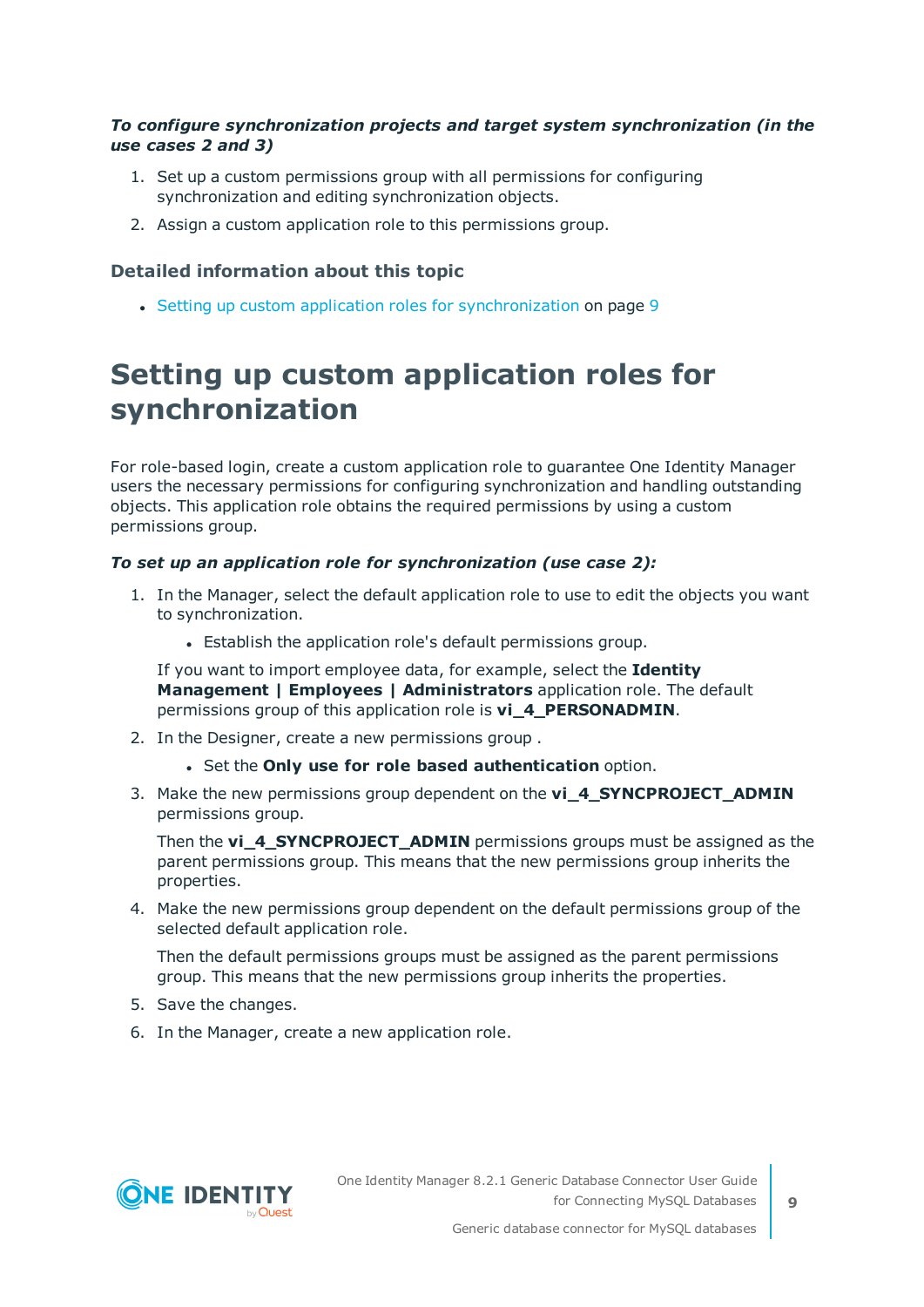- a. Assign the selected application role to be the parent application role.
- b. Assign the newly created permissions group.
- 7. Assign employees to this application role.
- 8. Save the changes.

#### *To set up an application role for synchronization (use case 3):*

- 1. In the Designer, create a new permissions group for custom tables that are populated by synchronization.
	- <sup>l</sup> Set the **Only use for role based authentication** option.
- 2. Guarantee this permissions group all the required permissions to the custom tables.
- 3. Create another permissions group for synchronization.
	- <sup>l</sup> Set the **Only use for role based authentication** option.
- 4. Make the permissions group for synchronization dependent on the permissions group for custom tables.

Then the permissions group for custom tables must be assigned as the parent permissions group. This means the permissions groups for synchronization inherits its properties.

5. Make the permissions group for synchronization dependent on the **vi\_4\_ SYNCPROJECT\_ADMIN** permissions group.

Then the **vi\_4\_SYNCPROJECT\_ADMIN** permissions groups must be assigned as the parent permissions group. This means the permissions groups for synchronization inherits its properties.

- 6. Save the changes.
- 7. In the Manager, create a new application role.
	- a. Assign the **Custom | Managers** application role as the parent application role.
	- b. Assign the permissions group for the synchronization.
- 8. Assign employees to this application role.
- 9. Save the changes.

For more information about setting up application roles and permissions groups, see the *One Identity Manager Authorization and Authentication Guide*.

## <span id="page-9-0"></span>**Setting up the synchronization server**

A server with the following software must be available for setting up synchronization:

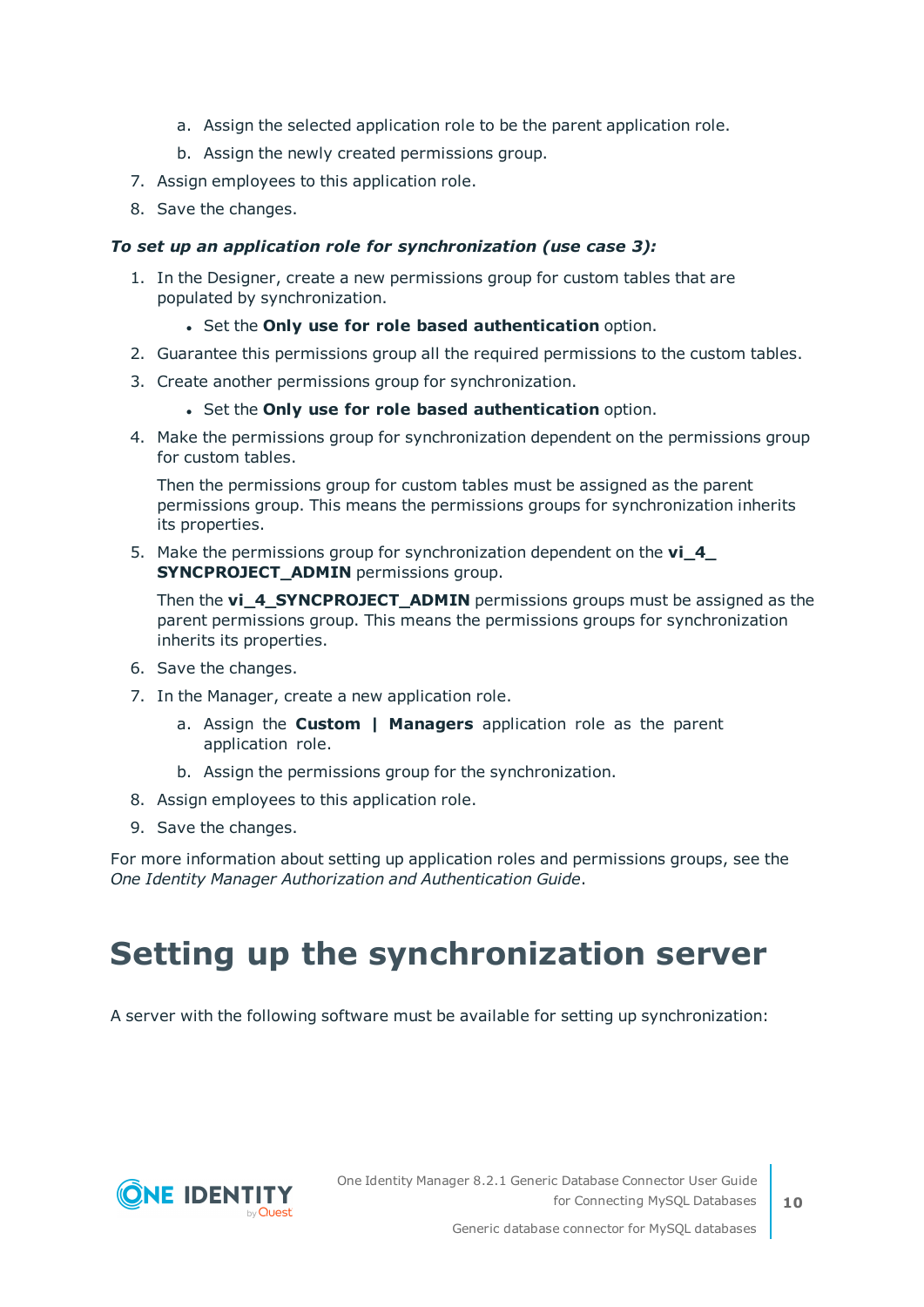- One Identity Manager Service
	- Install One Identity Manager components with the installation wizard.
		- 1. Select **Select installation modules with existing database**.
		- 2. Select the **Server | Job server** machine role.

For more information about system requirements for installing the One Identity Manager Service, see the *One Identity Manager Installation Guide*.

- ADO.NET provider for MySQL
	- Copy the provider DLL to the One Identity Manager Service's installation directory.

The synchronization server must be declared as a Job server in One Identity Manager.

Use the One Identity Manager Service to install the Server Installer. The program runs the following steps:

- Sets up a Job server.
- Specifies machine roles and server function for the Job server.
- Remotely installs One Identity Manager Service components corresponding to the machine roles.
- Configures the One Identity Manager Service.
- Starts the One Identity Manager Service.

NOTE: The program performs a remote installation of the One Identity Manager Service. Local installation of the service is not possible with this program.

To remotely install the One Identity Manager Service, you must have an administrative workstation on which the One Identity Manager components are installed. For detailed information about installing a workstation, see the *One Identity Manager Installation Guide*.

NOTE: To generate processes for the Job server, you need the provider, connection parameters, and the authentication data. By default, this information is determined from the database connection data. If the Job server runs through an application server, you must configure extra connection data in the Designer. For detailed information about setting up Job servers, see the *One Identity Manager Configuration Guide*.

#### *To remotely install and configure One Identity Manager Service on a server*

- 1. Start the Server Installer program on your administrative workstation.
- 2. On the **Database connection** page, enter the valid connection credentials for the One Identity Manager database.
- 3. On the **Server properties** page, specify the server on which you want to install the One Identity Manager Service.
	- a. Select a Job server from the **Server** menu.
		- OR -

To create a new Job server, click **Add**.

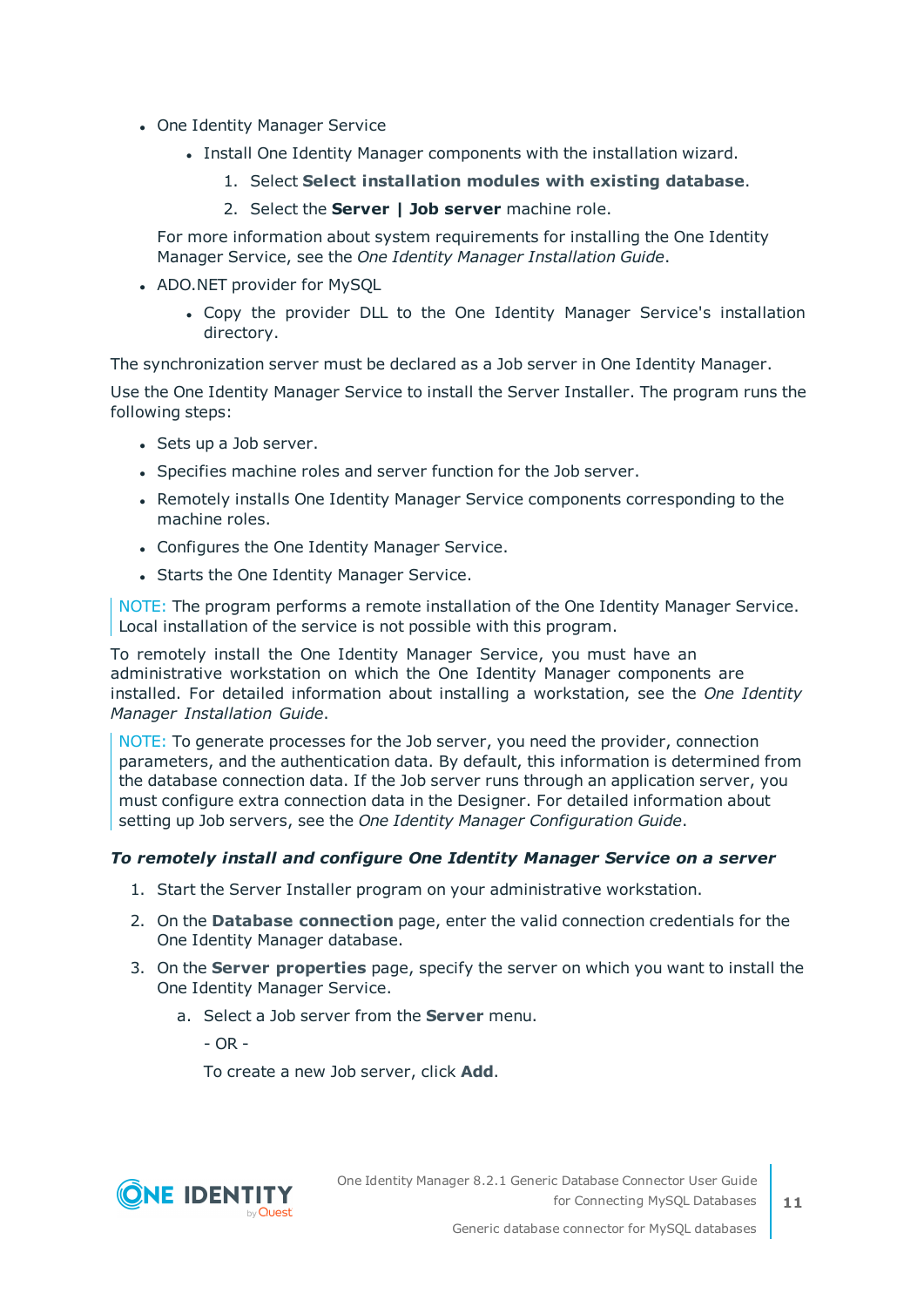- b. Enter the following data for the Job server.
	- **Server:** Name of the Job server.
	- <sup>l</sup> **Queue**: Name of the queue to handle the process steps. Each Job server within the network must have a unique queue identifier. The process steps are requested by the Job queue using this exact queue name. The queue identifier is entered in the One Identity Manager Service configuration file.
	- <sup>l</sup> **Full server name**: Full server name in accordance with DNS syntax.

Syntax:

<Name of servers>.<Fully qualified domain name>

NOTE: You can use the **Extended** option to make changes to other properties for the Job server. You can also edit the properties later with the Designer.

- 4. On the **Machine roles** page, select **Job server**.
- 5. On the **Server functions** page, select **Generic database connector**.
- 6. On the **Service Settings** page, enter the connection data and check the One Identity Manager Service configuration.

NOTE: The initial service configuration is predefined. If further changes need to be made to the configuration, you can do this later with the Designer. For detailed information about configuring the service, see the *One Identity Manager Configuration Guide*.

- For a direct connection to the database:
	- 1. Select **Process collection > sqlprovider**.
	- 2. Click the **Connection parameter** entry, then click the **Edit** button.
	- 3. Enter the connection data for the One Identity Manager database.
- For a connection to the application server:
	- 1. Select **Process collection**, click the **Insert** button and select **AppServerJobProvider**.
	- 2. Click the **Connection parameter** entry, then click the **Edit** button.
	- 3. Enter the connection data for the application server.
	- 4. Click the **Authentication data** entry and click the **Edit** button.
	- 5. Select the authentication module. Depending on the authentication module, other data may be required, such as user and password. For detailed information about One Identity Manager authentication modules, see the *One Identity Manager Authorization and Authentication Guide*.
- 7. To configure remote installations, click **Next**.
- 8. Confirm the security prompt with **Yes**.
- 9. On the **Select installation source** page, select the directory with the install files. Change the directory if necessary.

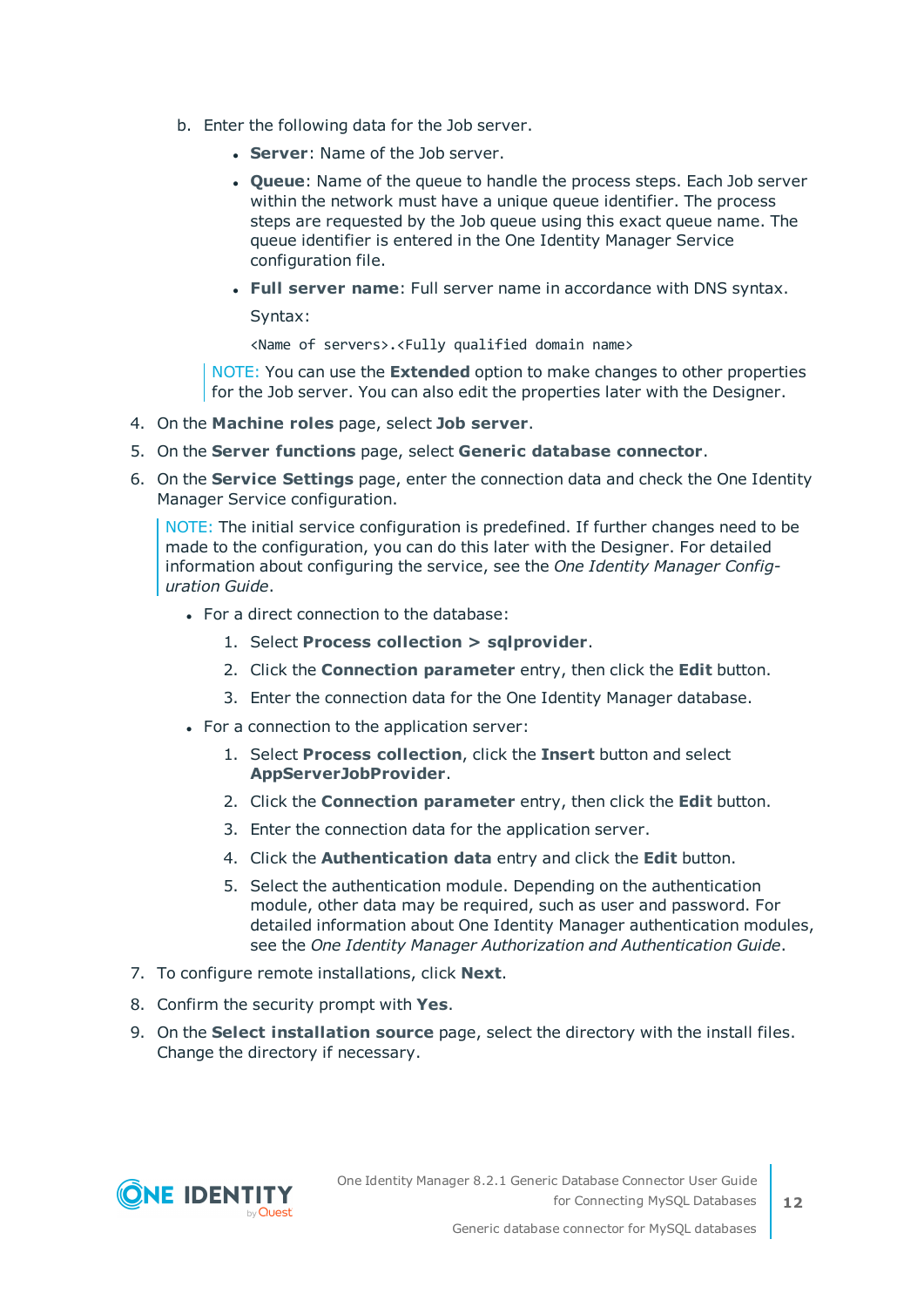- 10. If the database is encrypted, on the **Select private key file** page, select the file with the private key.
- 11. On the **Service access** page, enter the service's installation data.
	- **Computer:** Enter the name or IP address of the server that the service is installed and started on.
	- <sup>l</sup> **Service account**: Enter the details of the user account that the One Identity Manager Service is running under. Enter the user account, the user account's password and password confirmation.

The service is installed using the user account with which you are logged in to the administrative workstation. If you want to use another user account for installing the service, you can enter it in the advanced options. You can also change the One Identity Manager Service details, such as the installation directory, name, display name, and the One Identity Manager Service description, using the advanced options.

12. Click **Next** to start installing the service.

Installation of the service occurs automatically and may take some time.

13. Click **Finish** on the last page of the Server Installer.

NOTE: In a default installation, the service is entered in the server's service management with the name **One Identity Manager Service**.

## <span id="page-12-0"></span>**Creating a synchronization project**

A synchronization project collects all the information required for synchronizing the One Identity Manager database with a target system. Connection data for target systems, schema types and properties, mapping, and synchronization workflows all belong to this.

Make the following information available for setting up a synchronization project for synchronizing with the generic database connector.

| <b>Data</b>               | <b>Explanation</b>                                                                                                                                                                                                                                                                 |
|---------------------------|------------------------------------------------------------------------------------------------------------------------------------------------------------------------------------------------------------------------------------------------------------------------------------|
| Synchronization<br>server | All One Identity Manager Service actions are run against the<br>target system environment on the synchronization server. Data<br>entries required for synchronization and administration with the<br>One Identity Manager database are processed by the<br>synchronization server. |
|                           | Installed components:                                                                                                                                                                                                                                                              |
|                           | • One Identity Manager Service (started)                                                                                                                                                                                                                                           |
|                           | The synchronization server must be declared as a Job server in<br>One Identity Manager. The Job server name is required.                                                                                                                                                           |

**Table 5: Information required for setting up a synchronization project**

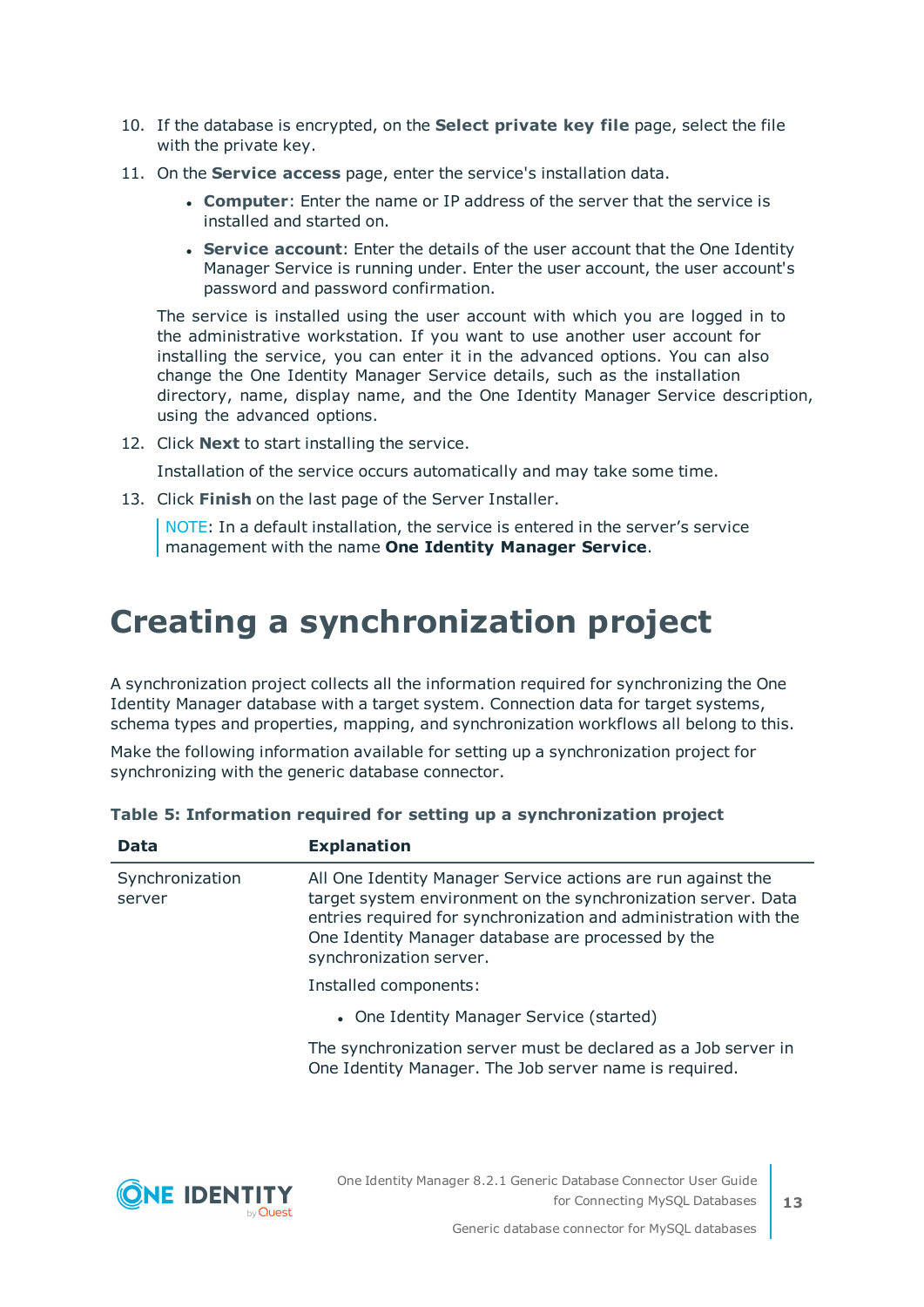| Data                        | <b>Explanation</b>                                                                                                                                                                                                                                                                                                                                                                                                                                                                                                                                                            |
|-----------------------------|-------------------------------------------------------------------------------------------------------------------------------------------------------------------------------------------------------------------------------------------------------------------------------------------------------------------------------------------------------------------------------------------------------------------------------------------------------------------------------------------------------------------------------------------------------------------------------|
|                             | For more information, see Setting up the synchronization server<br>on page 10.                                                                                                                                                                                                                                                                                                                                                                                                                                                                                                |
| Remote connection<br>server | To configure synchronization with a target system, One Identity<br>Manager must load the data from the target system. One<br>Identity Manager communicates directly with the target system<br>to do this. Sometimes direct access from the workstation, on<br>which the Synchronization Editor is installed, is not possible. For<br>example, because of the firewall configuration or the<br>workstation does not fulfill the necessary hardware and software<br>requirements. If direct access is not possible from the<br>workstation, you can set up a remote connection. |
|                             | The remote connection server and the workstation must be in<br>the same Active Directory domain.                                                                                                                                                                                                                                                                                                                                                                                                                                                                              |
|                             | Remote connection server configuration:                                                                                                                                                                                                                                                                                                                                                                                                                                                                                                                                       |
|                             | • One Identity Manager Service is started                                                                                                                                                                                                                                                                                                                                                                                                                                                                                                                                     |
|                             | • RemoteConnectPlugin is installed                                                                                                                                                                                                                                                                                                                                                                                                                                                                                                                                            |
|                             | • ADO.NET provider for MySQL                                                                                                                                                                                                                                                                                                                                                                                                                                                                                                                                                  |
|                             | • Copy the provider DLL to the One Identity Manager<br>Service's installation directory.                                                                                                                                                                                                                                                                                                                                                                                                                                                                                      |
|                             | The remote connection server must be declared as a Job server<br>in One Identity Manager. The Job server name is required.                                                                                                                                                                                                                                                                                                                                                                                                                                                    |
|                             | TIP: The remote connection server requires the same config-<br>uration as the synchronization server (with regard to the<br>installed software and entitlements). Use the synchronization<br>as remote connection server at the same time, by simply<br>installing the RemoteConnectPlugin as well.                                                                                                                                                                                                                                                                           |
|                             | For more detailed information about setting up a remote<br>connection, see the One Identity Manager Target System<br>Synchronization Reference Guide.                                                                                                                                                                                                                                                                                                                                                                                                                         |
| Synchronization<br>workflow | Set the <b>Data import</b> option in the synchronization step if<br>synchronization data is imported from a secondary system.                                                                                                                                                                                                                                                                                                                                                                                                                                                 |
|                             | For more detailed information about synchronizing user data<br>with different systems, see the One Identity Manager Target<br>System Synchronization Reference Guide.                                                                                                                                                                                                                                                                                                                                                                                                         |
| Base object                 | You cannot normally specify a base object for synchronizing with<br>database connectors. In this case, assignment of one base table<br>and the synchronization server is sufficient.                                                                                                                                                                                                                                                                                                                                                                                          |
|                             | • Select the table from the <b>Base table</b> menu in which to<br>load the objects. The base table can be used to defined                                                                                                                                                                                                                                                                                                                                                                                                                                                     |

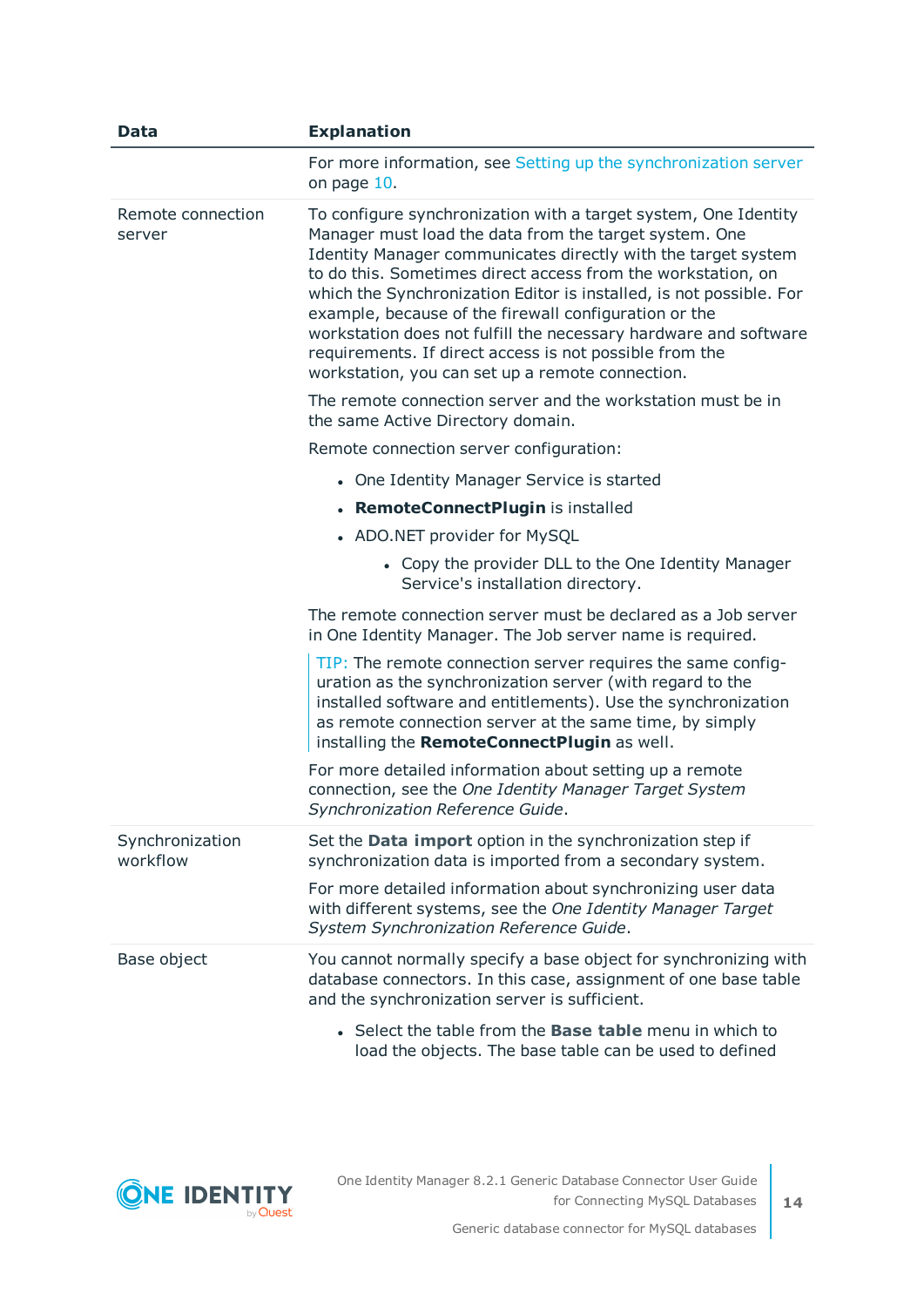| <b>Data</b>  | <b>Explanation</b>                                                                                                                                                              |  |  |
|--------------|---------------------------------------------------------------------------------------------------------------------------------------------------------------------------------|--|--|
|              | downstream processes for synchronization. For more<br>information about downstream processes, see the One<br>Identity Manager Target System Synchronization<br>Reference Guide. |  |  |
|              | • The Synchronization servers menu displays all Job<br>servers with an enabled Generic database connector<br>server function.                                                   |  |  |
| Variable set | If you implement specialized variable sets, ensure that the start<br>up configuration and the base object use the same variable set.                                            |  |  |

#### *To configure synchronization with the generic database connector*

- 1. Create a new synchronization project.
- 2. Add mappings. Define property mapping rules and object matching rules.
- 3. Create synchronization workflows.
- 4. Create a start up configuration.
- 5. Define the synchronization scope.
- 6. Specify the base object of the synchronization.
- 7. Specify the extent of the synchronization log.
- 8. Run a consistency check.
- 9. Activate the synchronization project.
- 10. Save the new synchronization project in the database.

#### **Detailed information about this topic**

• Creating a [synchronization](#page-14-0) project on page 15

### <span id="page-14-0"></span>**Creating a synchronization project**

There is a wizard to assist you with setting up a synchronization project. This wizard takes you through all the steps you need to set up initial synchronization with a target system. Click **Next** once you have entered all the data for a step.

NOTE: The following sequence describes how to configure a synchronization project if the Synchronization Editor is both:

- Run in default mode
- Started from the Launchpad

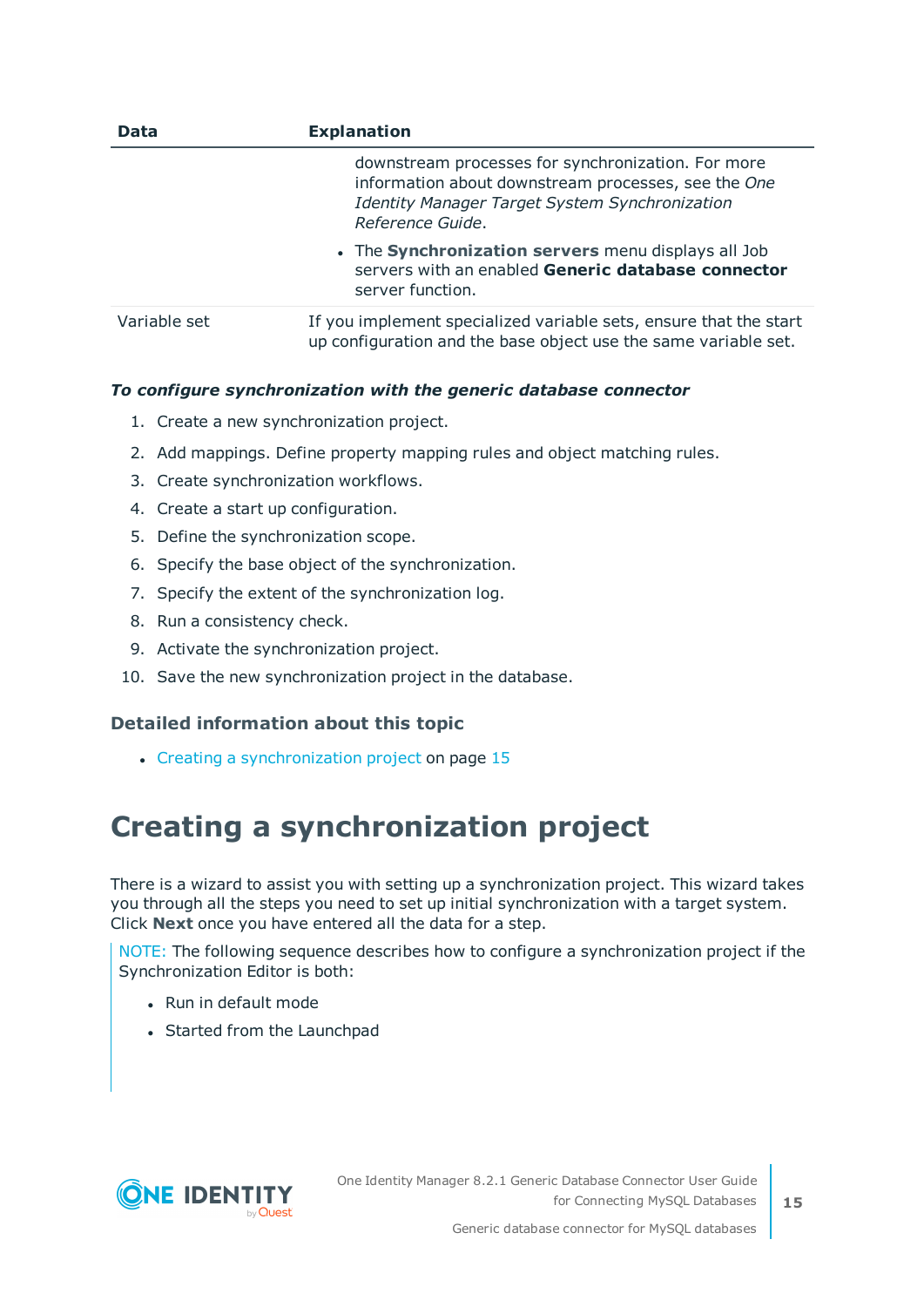If you run the project wizard in expert mode or directly from the Synchronization Editor, additional configuration settings can be made. Follow the project wizard instructions through these steps.

#### *To set up a synchronization project*

1. Start the Launchpad and log in on the One Identity Manager database.

NOTE: If synchronization is run by an application server, connect the database through the application server.

2. Select the **Generic Database Connector** and click **Run**.

This starts the Synchronization Editor's project wizard.

- 3. On the **System access** page, specify how One Identity Manager can access the target system.
	- If access is possible from the workstation on which you started the Synchronization Editor, do not change any settings.
	- If access is not possible from the workstation on which you started the Synchronization Editor, you can set up a remote connection.

Enable the **Connect using remote connection server** option and select the server to be used for the connection under **Job server**.

- <sup>l</sup> Click **Next** to start the system connection wizard to create a connection to an external database.
- 4. On the **Select database system** page, select the database system to which you want to connect.
	- **.** Select **MySQL**.
- 5. Configure the system connection.

For more [information,](#page-16-0) see Connecting a system to a MySQL database on page 17.

- 6. On the **Save configuration** page, you can save the current configuration as a template. When you reconnect to a database system of the same type, you can use this configuration as a template.
	- I Click **a** and enter the name and repository of the configuration file.
- 7. You can save the connection data on the last page of the system connection wizard.
	- **.** Set the **Save connection locally** option to save the connection data. This can be reused when you set up other synchronization projects.
	- <sup>l</sup> Click **Finish**, to end the system connection wizard and return to the project wizard.
- 8. On the **One Identity Manager Connection** tab, test the data for connecting to the One Identity Manager database. The data is loaded from the connected database. Reenter the password.

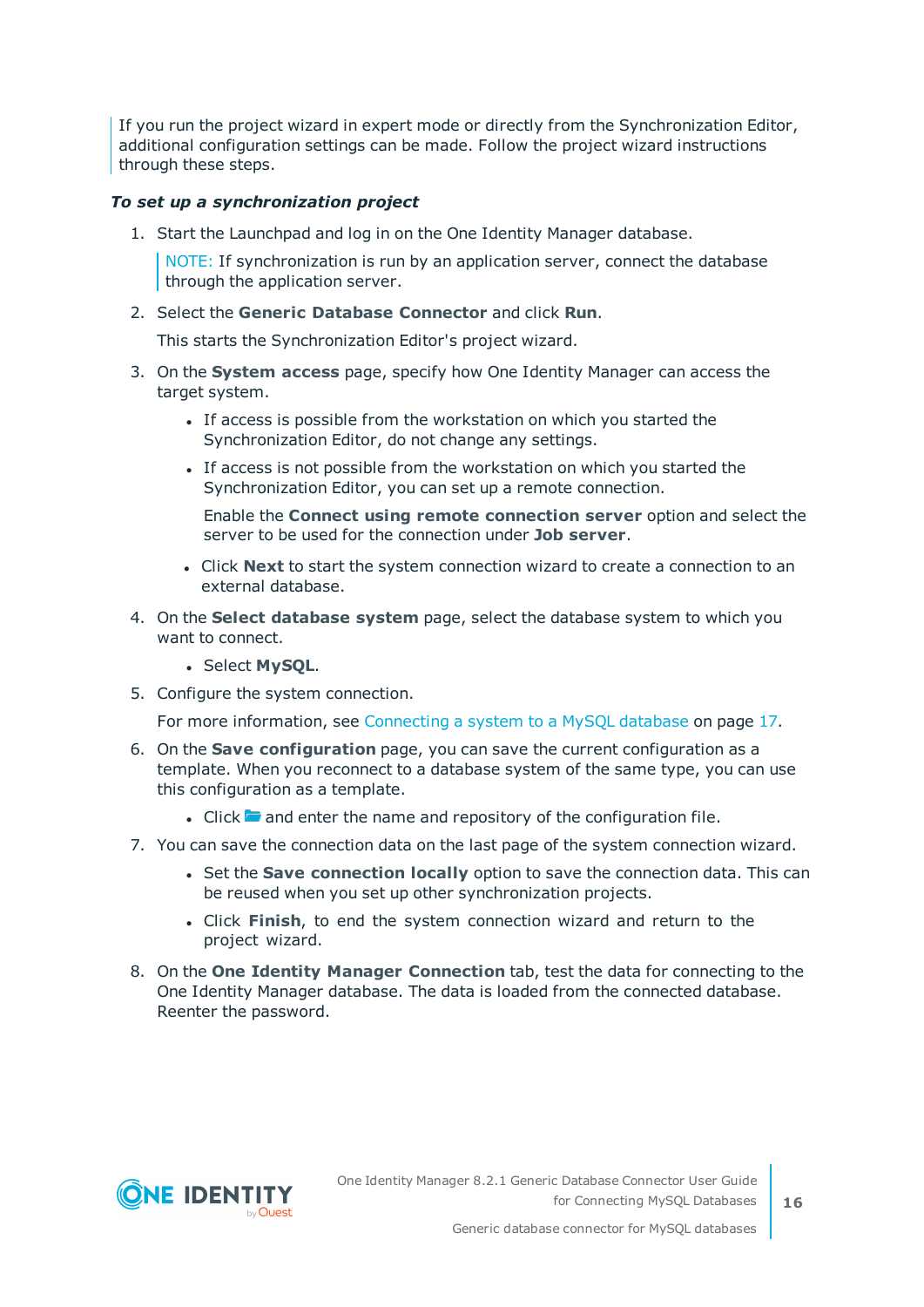#### NOTE:

- If you use an unencrypted One Identity Manager database and have not yet saved any synchronization projects to the database, you need to enter all connection data again.
- . This page is not shown if a synchronization project already exists.
- 9. The wizard loads the target system schema. This may take a few minutes depending on the type of target system access and the size of the target system.
- 10. On the **Select project template** page, select a project template to use for setting up the synchronization configuration.

NOTE: The generic database connector does not provide a default project template for setting up synchronization. If you have created your own project template, you can select it to configure the synchronization project. Otherwise, select **Create blank project**.

11. Enter the general setting for the synchronization project under **General**.

#### **Table 6: General properties of the synchronization project**

| <b>Property</b>    | <b>Description</b>                                                                                                                                  |
|--------------------|-----------------------------------------------------------------------------------------------------------------------------------------------------|
| Display<br>name    | Display name for the synchronization project.                                                                                                       |
| Script<br>language | Language in which the scripts for this synchronization project are<br>written.                                                                      |
|                    | Scripts are implemented at various points in the synchronization<br>configuration. Specify the script language when you set up an empty<br>project. |
|                    | IMPORTANT: You cannot change the script language once the<br>synchronization project has been saved.                                                |
|                    | If you use a project template, the template's script language is<br>used.                                                                           |
| Description        | Text field for additional explanation.                                                                                                              |

- 12. To close the project wizard, click **Finish**.
- <span id="page-16-0"></span>13. Save the synchronization project in the database.

### **Connecting a system to a MySQL database**

#### **Table 7: Required information for connecting the system**

| Data   | <b>Explanation</b>                                                      |
|--------|-------------------------------------------------------------------------|
| Server | Name of the server on which the database server is installed. The fully |



**17**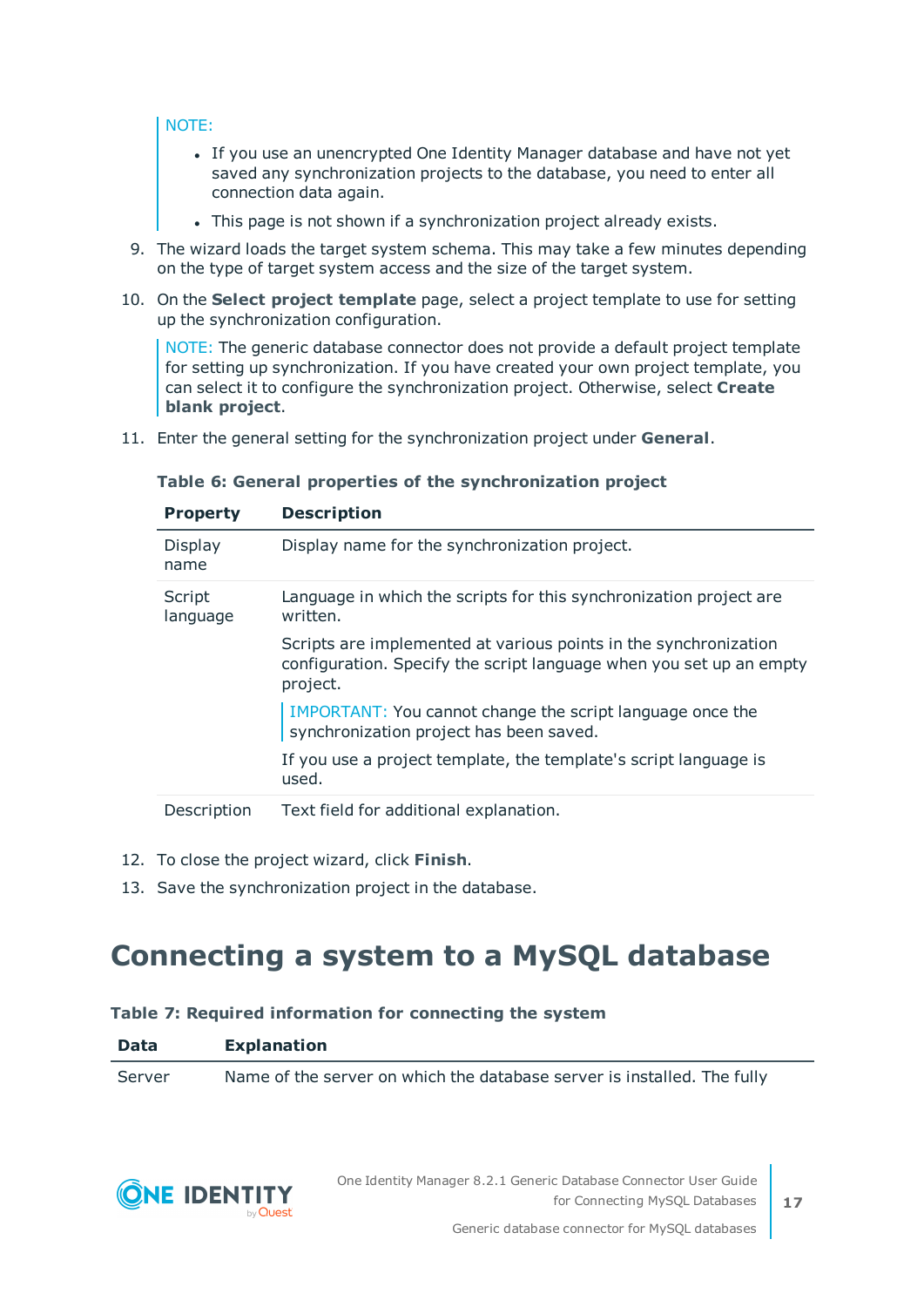| <b>Data</b>      | <b>Explanation</b>                                                                                                                                                                |
|------------------|-----------------------------------------------------------------------------------------------------------------------------------------------------------------------------------|
|                  | qualified server name or the IP address may be given.                                                                                                                             |
| User<br>password | User account and password used by the generic database connector to log<br>account and in to the external database. Make a user account available with sufficient<br>permissions. |
| Database         | Name of the external database to be synchronized.                                                                                                                                 |

#### *To configure the connection to a MySQL database:*

- 1. On the **Database connection** page, enter the connection parameters. Enter all the parameters required by the generic database connector to create a connection with the selected database system.
	- To enter additional system-specific information about the system connection, click **Advanced**.

The database system connection is tested the moment you click **Next**.

- 2. On the **Describe the database** page, enter a display name and a unique identifier for the database connection.
	- <sup>l</sup> **Database display name**: Display name of the database for displaying in the One Identity Manager tools.
	- **.** System *identifier*: Unique system identifier.

IMPORTANT: The system identifier of the database must be unique. These identifiers help to differentiate between the databases. To prevent incorrect behavior and loss of data ensure that the system identifiers are unique within the One Identity Manager environment.

- Identifiers may not be defined more than once.
- Identifiers must not be changed after the connection is saved.
- 3. On the **Load configuration** page, you can enter a file from which the connection configuration can be loaded. This data is used in subsequent steps in the connection wizard and can be modified there.
- 4. On the **Time zone selection** page, select the time zone for the time zone data in the database. The time zone is required to convert the time saved in the database into the local time. The local time is displayed in One Identity Manager tools.
- 5. On the **Initializing** page, you can specify additional connection settings. Write a script in the database syntax to specify number and date formats, language, and data sort order, for example. This script is then run every time you connect the system.
- 6. The database schema is loaded on the **Schema detection** page. during which One Identity Manager tries to identify a known schema.
	- <sup>l</sup> If a One Identity Manager schema is detected, the **Fill in system description completely** option is displayed. If you only want allow read-only access to the database, you can deactivate this option.



**18**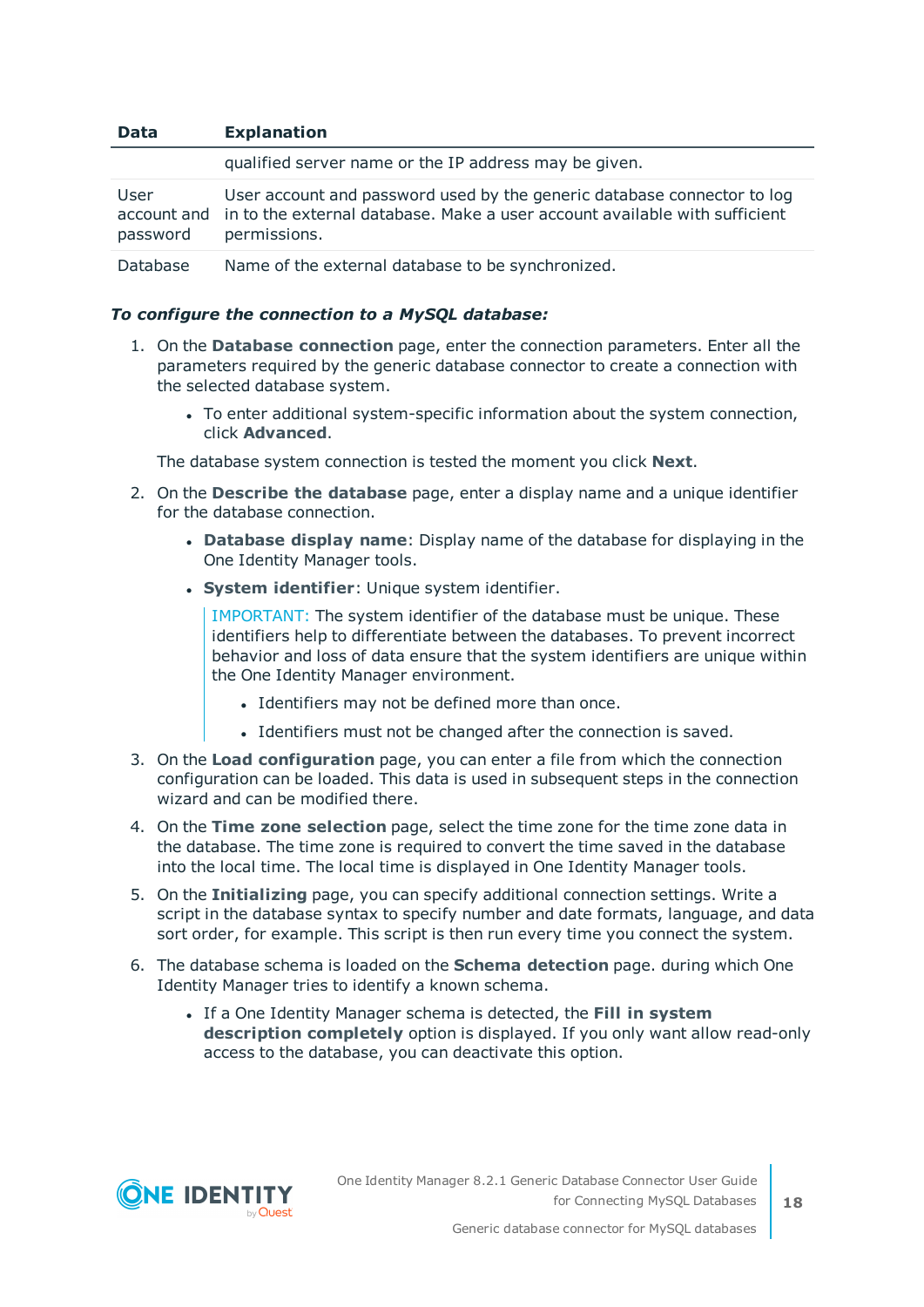If the schema is loaded successfully, the next step in the sequence can be carried out.

7. On the **Extend key information** page, specify columns for each table to be used as unique keys for identifying objects.

NOTE:

- This page is only displayed if the schema of the external database there are tables with no identifiable unique keys.
- Tables without unique keys are not used in the synchronization configuration.

#### **Table 8: Defining unique keys**

| <b>Property</b>                | <b>Description</b>                                                                                                                     |
|--------------------------------|----------------------------------------------------------------------------------------------------------------------------------------|
| Hide<br>unconfigured<br>tables | Specifies whether tables are hidden if no settings have been<br>changed.                                                               |
| Schema                         | Tables without a unique key.                                                                                                           |
| Column is<br>key               | Specifies whether the column contains a unique key.                                                                                    |
| Column<br>group                | Button for editing column groups. Create a column group, if a unique<br>key can only be made of a combination of more than one column. |
|                                | • To create a column group, click <b>Add</b> .                                                                                         |
|                                | • To edit or remove an existing column group, click <b>Edit or</b><br>remove.                                                          |

#### **Table 9: Column group properties**

#### **Property Description**

|         | Key name Column group identifier. Permitted characters are letters and under-<br>score. A virtual schema property is formed from the column group<br>called vrtColumnGroup <column group="">.</column> |
|---------|--------------------------------------------------------------------------------------------------------------------------------------------------------------------------------------------------------|
| Columns | Columns included in the column group. Mark all the columns that<br>together make up the unique key.                                                                                                    |
|         | NOTE: Columns of type Char are not supported.                                                                                                                                                          |

8. On the **Define data relations** page, you can enter information about object relations.

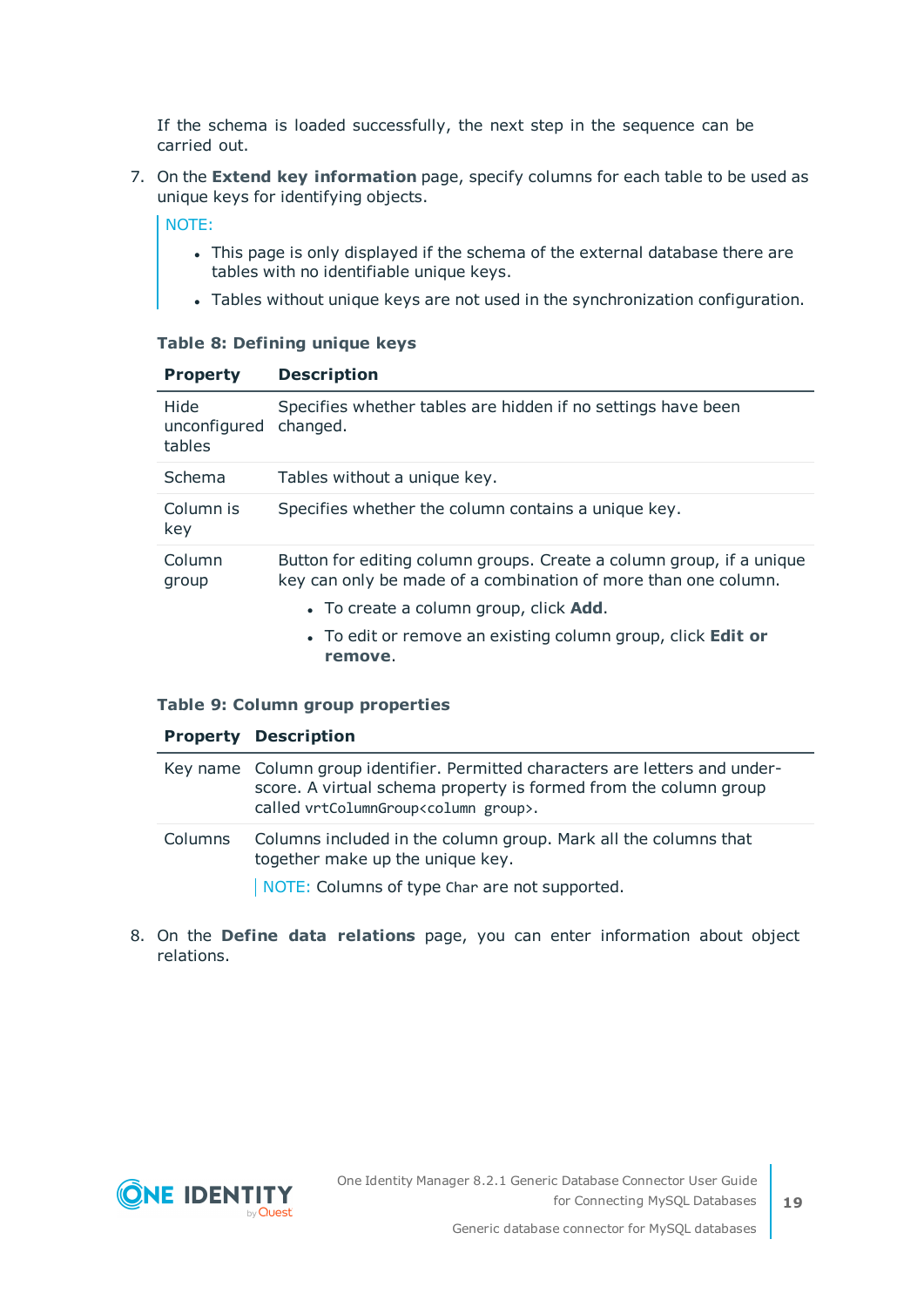| <b>Property</b>                     | <b>Description</b>                                                                                                                                            |
|-------------------------------------|---------------------------------------------------------------------------------------------------------------------------------------------------------------|
| Hide<br>unconfigured<br>tables      | Specifies whether tables are hidden if no settings have been<br>changed.                                                                                      |
| Schema                              | Database schema tables.                                                                                                                                       |
| Target(s)                           | Columns to which the reference refers. Enter the table and column<br>name in the following syntax:                                                            |
|                                     | <schema>. <table name="">.<column name=""></column></table></schema>                                                                                          |
|                                     | If a reference points to several column, enter the targets in a<br>comma delimited list. The target columns must be labeled as key<br>columns.                |
|                                     | TIP: You can copy the column name of a referenced column using<br>the Copy fully qualified column names item in the context<br>menu and add this as a target. |
| Referential<br>integrity<br>enabled | Specifies whether the referential integrity of the data in the target<br>table has been tested.                                                               |

#### **Table 10: Defining column relations**

9. On the **Complete schema** page, you can enter additional schema information.

#### **Table 11: Additional schema information**

| <b>Property</b>                | <b>Description</b>                                                                                                                                                                                                     |
|--------------------------------|------------------------------------------------------------------------------------------------------------------------------------------------------------------------------------------------------------------------|
| Hide<br>unconfigured<br>tables | Specifies whether tables are hidden if no settings have been<br>changed.                                                                                                                                               |
| Schema                         | Tables and schemas of the database schema.                                                                                                                                                                             |
| <b>Display</b><br>value        | Column used in the display pattern.<br>• To use the column in the display pattern, click <b>Add</b> .                                                                                                                  |
| Preferred<br>key               | Specifies whether the column is primarily used for object identi-<br>fication. A preferred key can defined, if a table has more than one<br>unique key. Only columns with the <b>String</b> data type can be selected. |
| Contains<br>sensitive<br>data  | Specifies whether the column contains sensitive data.                                                                                                                                                                  |
| Revision<br>counter            | Specifies whether the column contains the revision counter. The<br>data in this column form the comparison value for revision filtering.                                                                               |

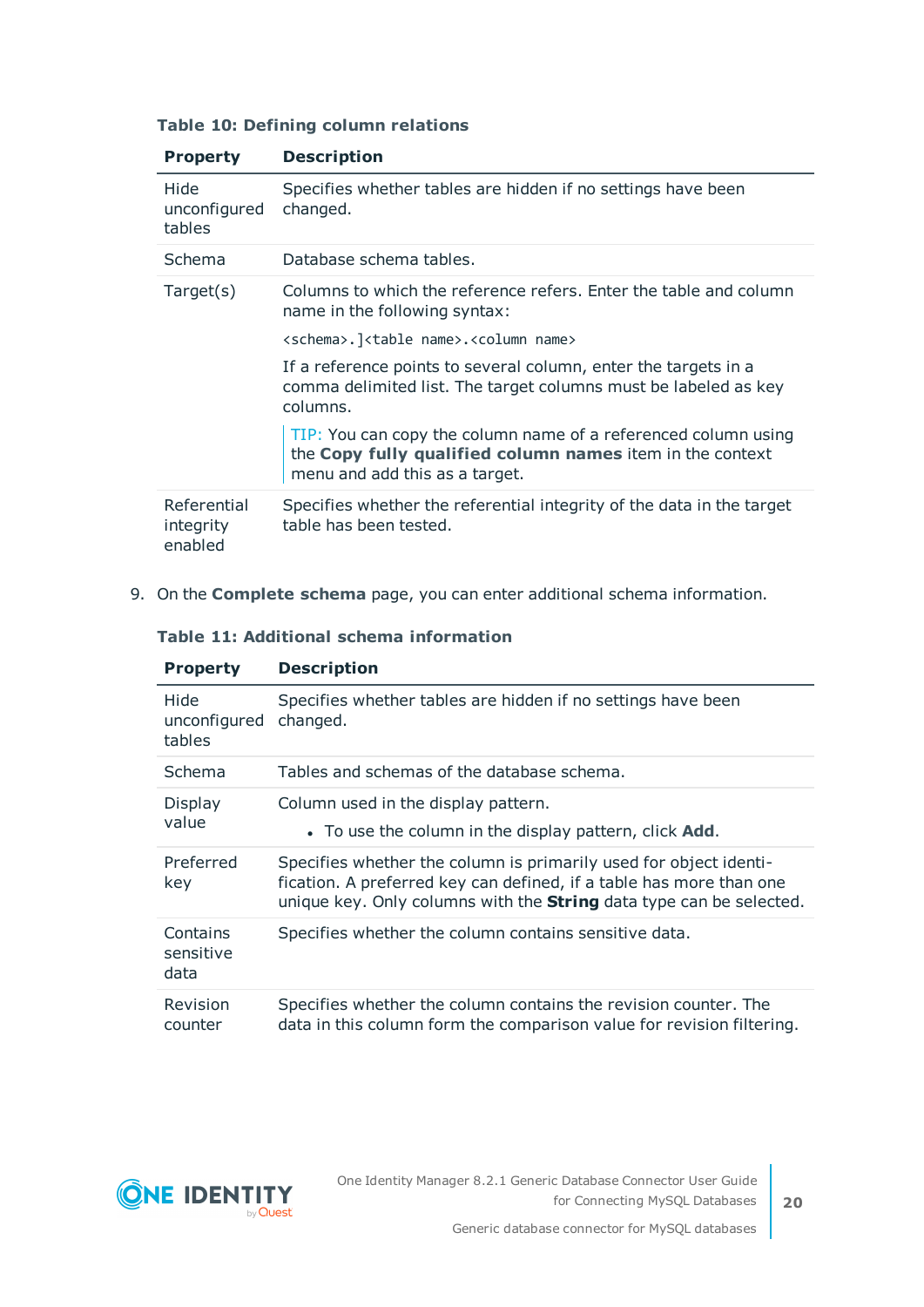| <b>Property</b>                       | <b>Description</b>                                                                                                                                                                                                                                                                                                                                             |
|---------------------------------------|----------------------------------------------------------------------------------------------------------------------------------------------------------------------------------------------------------------------------------------------------------------------------------------------------------------------------------------------------------------|
| Sort criteria<br>for<br>hierarchies   | Specifies whether the value in this column maps the path in an<br>object hierarchy. If this table's objects are sorted by this column, it<br>results in a list sorted in hierarchical order. This makes it possible to<br>resolve object dependencies. Only one column per table can be<br>marked as a sort criterion. An example is the CanonicalName column. |
| Scope<br>reference                    | Specifies whether the column can be used to form the reference<br>scope. Only one column per schema type can be labeled as the<br>reference scope.                                                                                                                                                                                                             |
| Auto fill<br>behavior                 | Specifies whether the values entered in the column are identified<br>automatically.                                                                                                                                                                                                                                                                            |
| Enable<br>compatible<br>null handling | Specifies whether a null value in the column is converted to an<br>empty string.                                                                                                                                                                                                                                                                               |

#### **Table 12: Table properties**

| <b>Property</b>     | <b>Description</b>                                                                                                                                                                                                                                                                                                                                                       |
|---------------------|--------------------------------------------------------------------------------------------------------------------------------------------------------------------------------------------------------------------------------------------------------------------------------------------------------------------------------------------------------------------------|
| Display<br>template | Display pattern with which the objects in the Synchronization<br>Editor are displayed. The display pattern is, for example, used in<br>error messages or test result from object matching rules. The<br>display pattern is, for example, used in error messages or in the<br>test results from object matching rules. Enter a display table for<br>each display pattern. |
|                     | • To use a column in the display pattern, select a column and                                                                                                                                                                                                                                                                                                            |

- 10. On the **Define data operations** page, you can specify special operations for changing data in the external database. This is only required, if the default operations INSERT, UPDATE, and DELETE cannot be used in the external database system.
	- WARNING: **A good knowledge of programming is required to implement data operations. Errors in this implementation can lead to loss of data.**

#### *To define a data operation*

a. Select a table and mark the operation you want to define.

click **Add**.

- b. Select a strategy.
- c. Enter the data operation you want to run in the **Settings** input field.

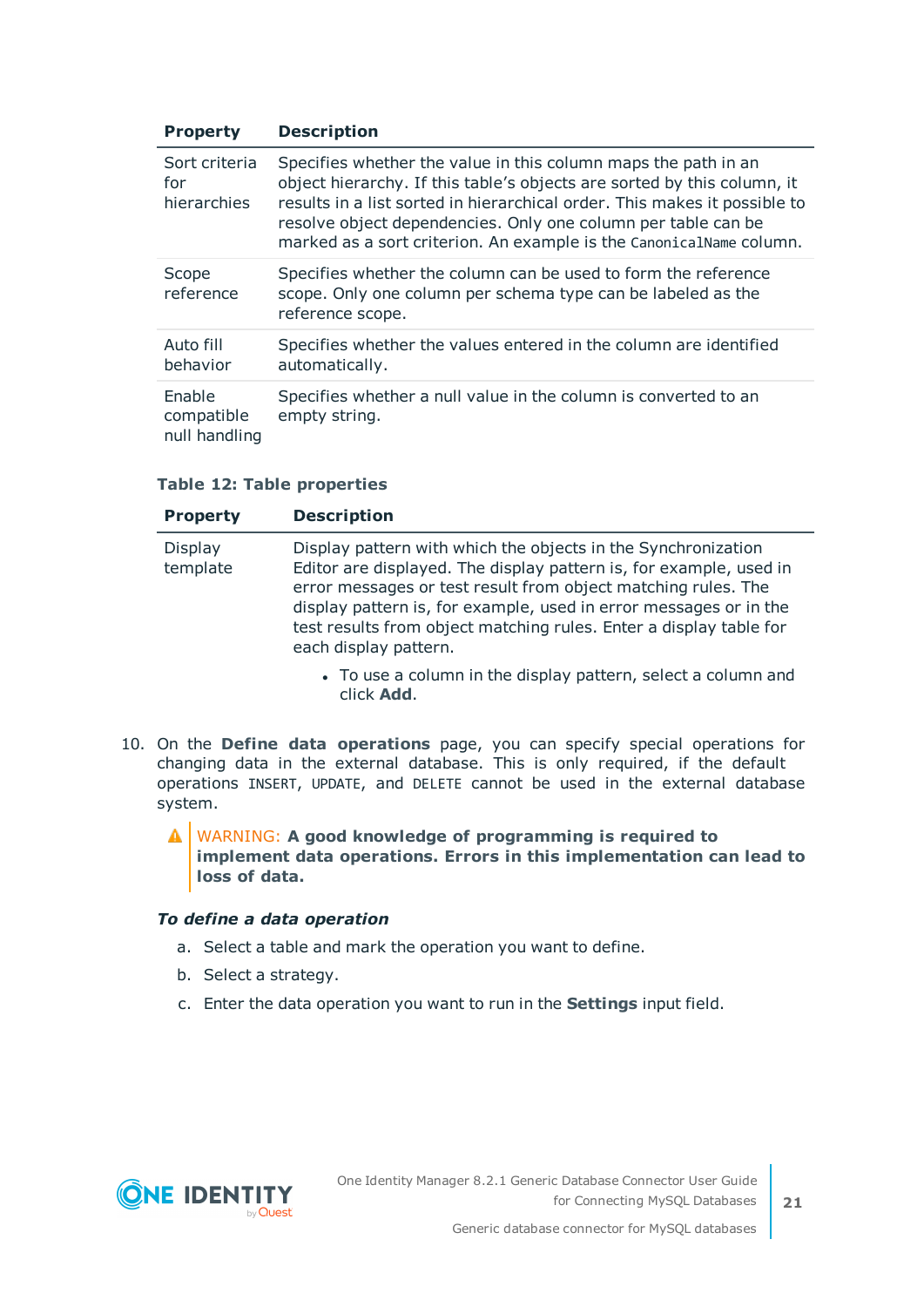| <b>Property</b>          | <b>Description</b>                                                                                                                                                                                                                                                                    |
|--------------------------|---------------------------------------------------------------------------------------------------------------------------------------------------------------------------------------------------------------------------------------------------------------------------------------|
| Hide unconfigured tables | Specifies whether tables are hidden if no settings<br>have been changed.                                                                                                                                                                                                              |
| Table/operation          | Tables for which the data operations are to be<br>defined.                                                                                                                                                                                                                            |
| Strategy                 | Strategy with which the data operation is created<br>and run. A simple procedure can be called for a data<br>operation or a script can be run. Select the strategy<br>you want use to define the data operation.                                                                      |
|                          | • Pattern based: Simple procedure call that<br>runs the operation.                                                                                                                                                                                                                    |
|                          | NOTE: If column names are referenced that<br>contain special characters, replace the<br>special characters with an underscore (_).<br>Special characters are everything apart<br>from letters, numbers and underscore.                                                                |
|                          | • Script based: Script that performs a<br>complex data operation.                                                                                                                                                                                                                     |
|                          | You can use custom code snippets in the<br>script. The code snippets must contain a<br>keyword element with the DML keyword. For<br>more detailed information about support for<br>writing scripts, see the One Identity Manager<br>Target System Synchronization Reference<br>Guide. |
|                          | $\bullet$ Click $\overline{u}$ to delete a data operation.                                                                                                                                                                                                                            |
| Required columns         | List of required key columns in a script-based data<br>operation. The columns must be entered if they are<br>not part of the display name.                                                                                                                                            |
| Settings                 | Define the data operation that is to be run when<br>objects are added, updated, or deleted. Enter the<br>procedure call or create a script depending on the<br>selected strategy.                                                                                                     |
|                          | Example of a pattern-based data operation:                                                                                                                                                                                                                                            |
|                          | exec CreateUser<br>('%Uid%','%FirstName%','%LastName%')                                                                                                                                                                                                                               |
|                          | It has an advanced edit mode which provides<br>additional actions. For detailed information about<br>support for creating scripts, see the One Identity                                                                                                                               |

#### **Table 13: Defining data operations**

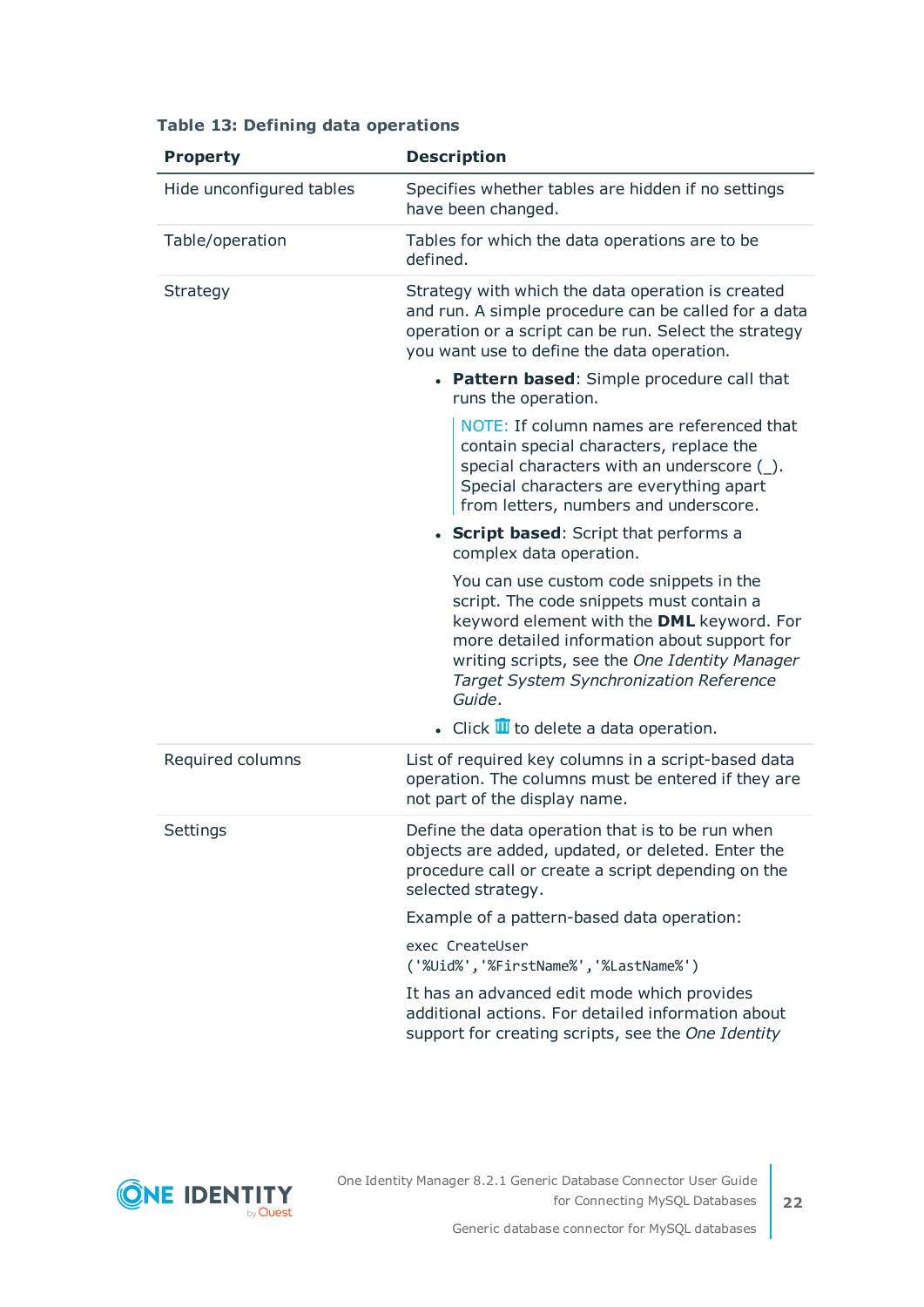#### **Property Description**

*Manager Target System Synchronization Reference Guide*.

11. The **Extend target system schema** page opens if you enable the **Fill in system description completely** option on the **Load schema** page or make settings on the **Define data operations** page. You can add virtual schema properties to the target system schema here. Use the virtual schema properties to provide additional data for your own DML handling.

| <b>Property</b>                 | <b>Description</b>                                                                                                                                                                     |
|---------------------------------|----------------------------------------------------------------------------------------------------------------------------------------------------------------------------------------|
| Hide<br>unconfigured<br>tables  | Specifies whether tables are hidden if no settings have been<br>changed.                                                                                                               |
| Schema                          | Tables in the target system schema for which virtual schema proper-<br>ties can be added or exist already.                                                                             |
| Virtual<br>schema<br>properties | Buttons for editing virtual schema properties<br>• Click Add to add a virtual schema property.<br>• Click <b>Edit or remove</b> to edit or delete a virtual schema<br>property.        |
| Data type                       | Data type of the schema property                                                                                                                                                       |
| Multivalue                      | Specifies whether the schema property has multiple values                                                                                                                              |
| Required<br>field               | Specifies whether the schema property is a mandatory property                                                                                                                          |
| Secret                          | Specifies whether the schema property value may be displayed in<br>the Synchronization Editor or in logs, reports, and messages. If this<br>option is set, the value is not displayed. |

#### **Table 14: Virtual schema properties**

#### *To edit or delete a virtual schema property*

- a. In the **Schema** column, open the node of the table with the schema properties that you want to edit or delete.
- b. Click **Edit or remove**.
- c. Edit the properties of the virtual schema property.

- OR -

Click **Delete**.

#### **Related topics**

• Creating a [synchronization](#page-14-0) project on page 15

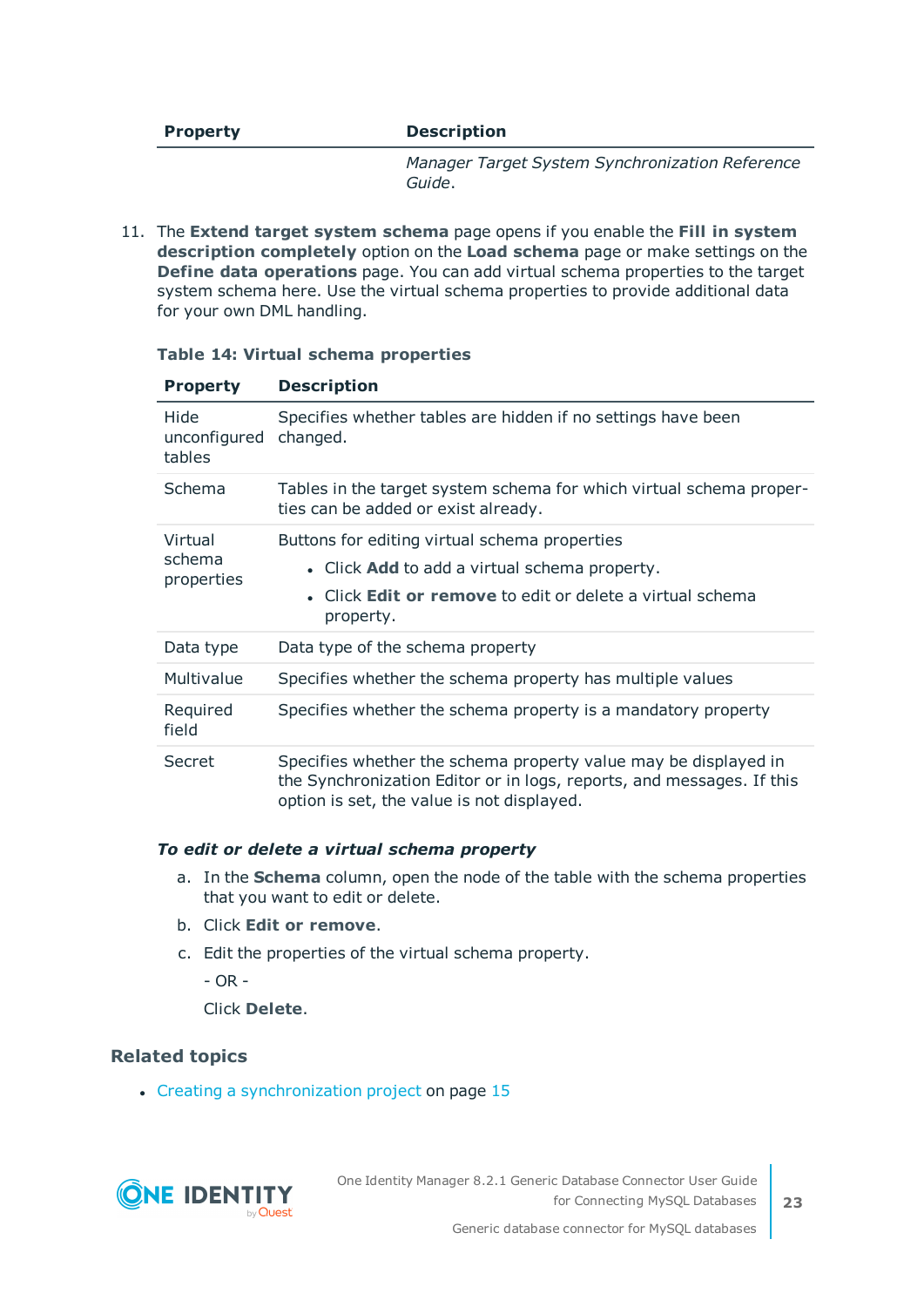# <span id="page-23-0"></span>**Updating schemas**

All the schema data (schema types and schema properties) of the target system schema and the One Identity Manager schema are available when you are editing a synchronization project. Only a part of this data is really needed for configuring synchronization. If a synchronization project is finished, the schema is compressed to remove unnecessary data from the synchronization project. This can speed up the loading of the synchronization project. Deleted schema data can be added to the synchronization configuration again at a later point.

If the target system schema or the One Identity Manager schema has changed, these changes must also be added to the synchronization configuration. Then the changes can be added to the schema property mapping.

To include schema data that have been deleted through compression and schema modifications in the synchronization project, update each schema in the synchronization project. This may be necessary if:

- $\bullet$  A schema was changed by:
	- Changes to a target system schema
	- Customizations to the One Identity Manager schema
	- A One Identity Manager update migration
- $\bullet$  A schema in the synchronization project was shrunk by:
	- Enabling the synchronization project
	- Saving the synchronization project for the first time
	- $\bullet$  Compressing a schema

#### *To update a system connection schema*

- 1. In the Synchronization Editor, open the synchronization project.
- 2. Select the **Configuration > Target system** category.
	- $-$  OR  $-$

Select the **Configuration > One Identity Manager connection** category.

- 3. Select the **General** view and click **Update schema**.
- 4. Confirm the security prompt with **Yes**.

This reloads the schema data.

#### *To edit a mapping*

- 1. In the Synchronization Editor, open the synchronization project.
- 2. Select the **Mappings** category.
- 3. Select a mapping in the navigation view.

Opens the Mapping Editor. For more information about mappings, see the *One Identity Manager Target System Synchronization Reference Guide*.

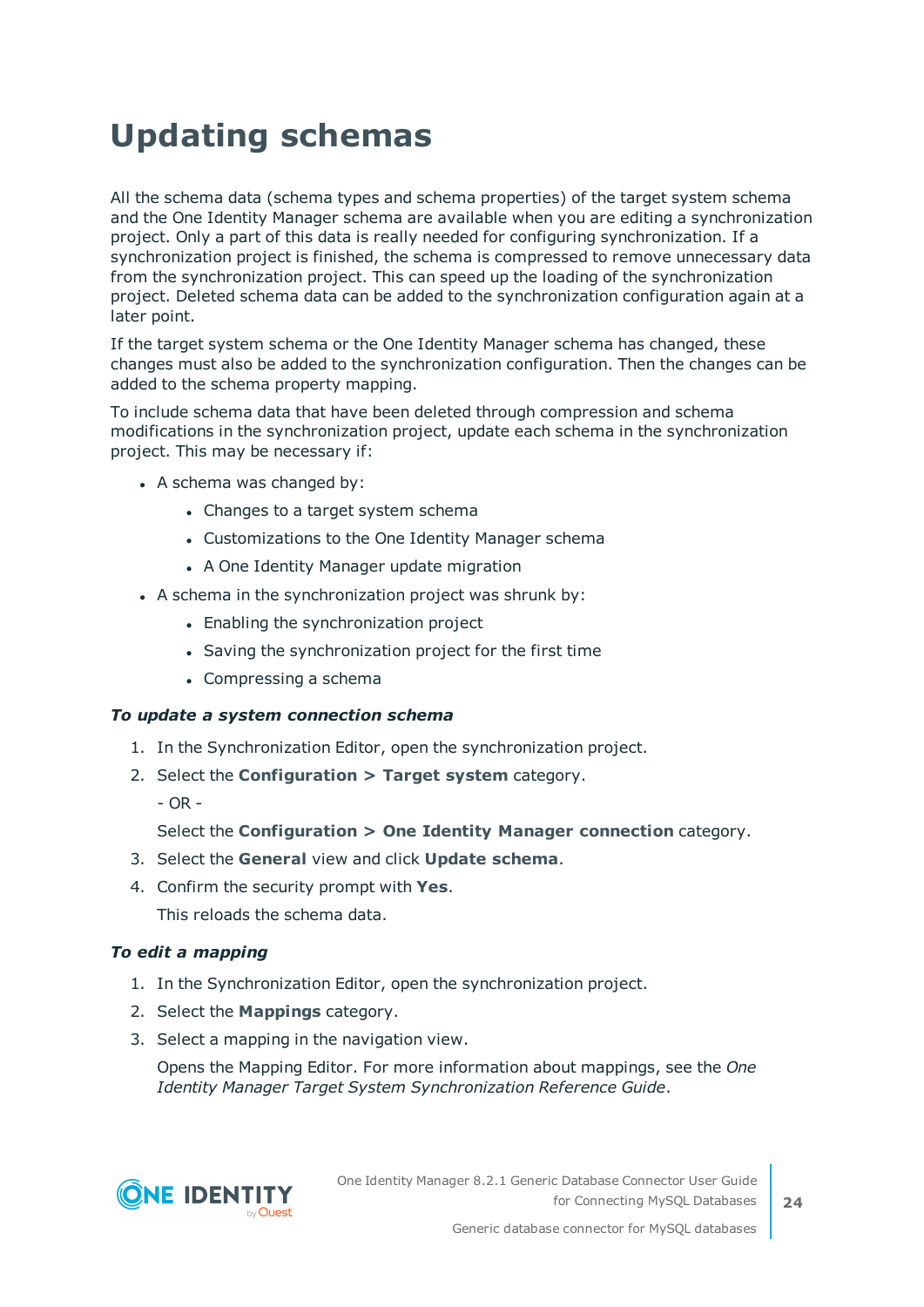NOTE: The synchronization is deactivated if the schema of an activated synchronization project is updated. Reactivate the synchronization project to synchronize.

# <span id="page-24-0"></span>**Starting synchronization**

Synchronization is started using scheduled process plans. A scheduled process plan is added once a start up configuration is assigned to a schedule. Use schedules to define running times for synchronization.

NOTE: Synchronization can only be started if the synchronization project is enabled.

To run synchronization regularly, configure, and activate the a schedule. You can also start synchronization manually if there is no active schedule.

IMPORTANT: As long as a synchronization process is running, you must not start another synchronization process for the same target system. This especially applies, if the same synchronization objects would be processed.

- If another synchronization process is started with the same start up configuration, the process is stopped and is assigned **Frozen** status. An error message is written to the One Identity Manager Service log file.
	- Ensure that start up configurations that are used in start up sequences are not started individually at the same time. Assign start up sequences and start up configurations different schedules.
- Starting another synchronization process with different start up configuration that addresses same target system may lead to synchronization errors or loss of data. Specify One Identity Manager behavior in this case, in the start up configuration.
	- Use the schedule to ensure that the start up configurations are run in sequence.
	- Group start up configurations with the same start up behavior.

If you want to specify the order in which target systems are synchronized, use the start up sequence to run synchronization. In a start up sequence, you can combine start up configurations from different synchronization projects and specify the order in which they are run. For more information about start up sequences, see the *One Identity Manager Target System Synchronization Reference Guide*.

## <span id="page-24-1"></span>**Analyzing synchronization**

Synchronization results are summarized in the synchronization log. You can specify the extent of the synchronization log for each system connection individually. One Identity Manager provides several reports in which the synchronization results are organized under different criteria.

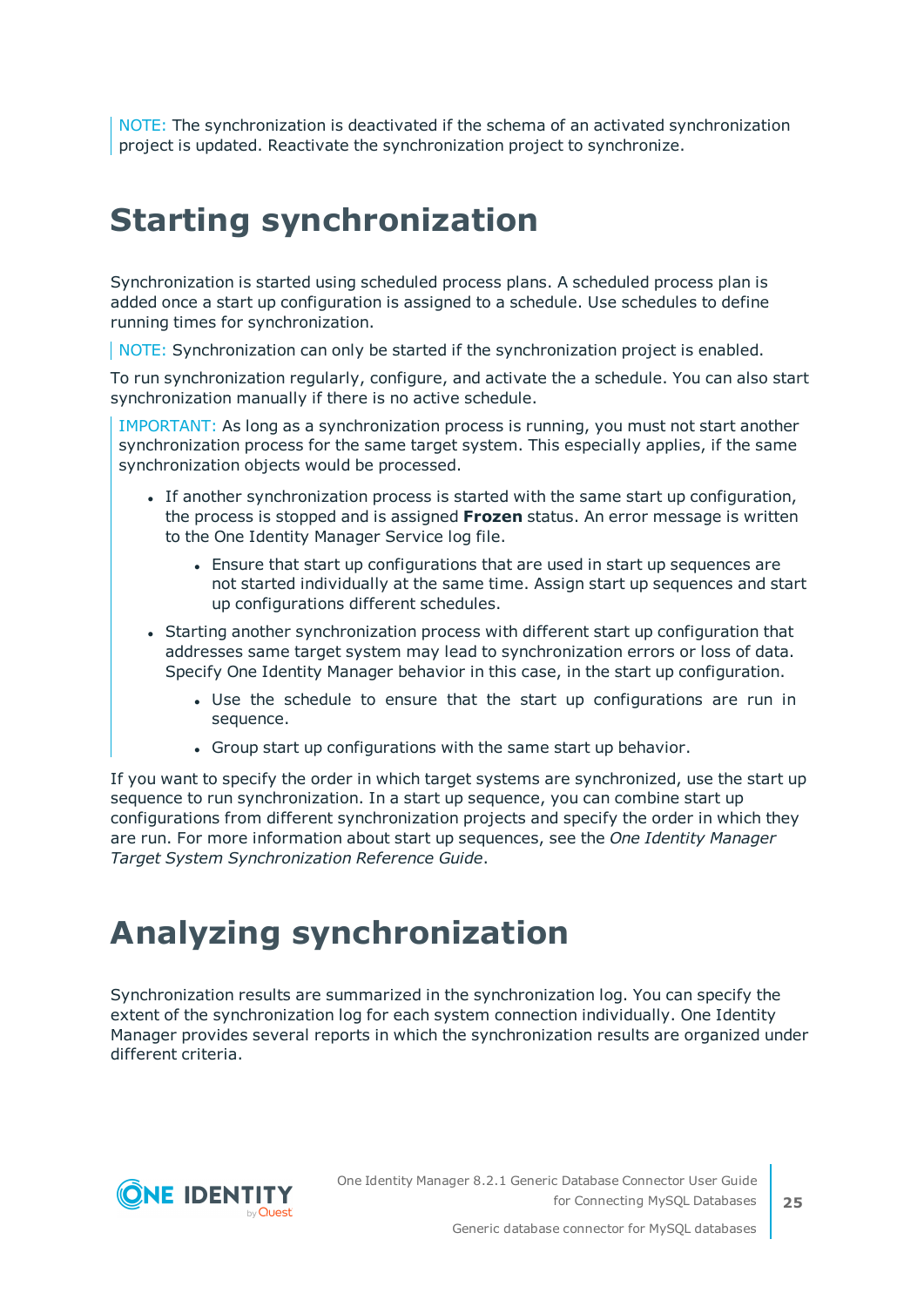#### *To display a synchronization log*

- 1. In the Synchronization Editor, open the synchronization project.
- 2. Select the **Logs** category.
- 3. Click in the navigation view toolbar.

Logs for all completed synchronization runs are displayed in the navigation view.

4. Select a log by double-clicking it.

An analysis of the synchronization is shown as a report. You can save the report.

Synchronization logs are stored for a fixed length of time.

#### *To modify the retention period for synchronization logs*

<sup>l</sup> In the Designer, enable the **DPR | Journal | LifeTime** configuration parameter and enter the maximum retention period.

## <span id="page-25-0"></span>**Post-processing outstanding objects**

Objects, which do not exist in the target system, can be marked as outstanding in One Identity Manager by synchronizing. This prevents objects being deleted because of an incorrect data situation or an incorrect synchronization configuration.

Outstanding objects:

- Cannot be edited in One Identity Manager.
- Are ignored by subsequent synchronizations.
- Are ignored by inheritance calculations.

This means, all memberships and assignments remain intact until the outstanding objects have been processed.

Start target system synchronization to do this.

#### *To allow post-processing of outstanding objects*

• Configure target system synchronization.

For more information, see Configuring target system [synchronization](#page-26-0) on page 27.

#### **Related topics**

- [Post-processing](#page-27-0) outstanding objects on page 28
- $\cdot$  Users and permissions for [synchronizing](#page-4-0) on page  $5$

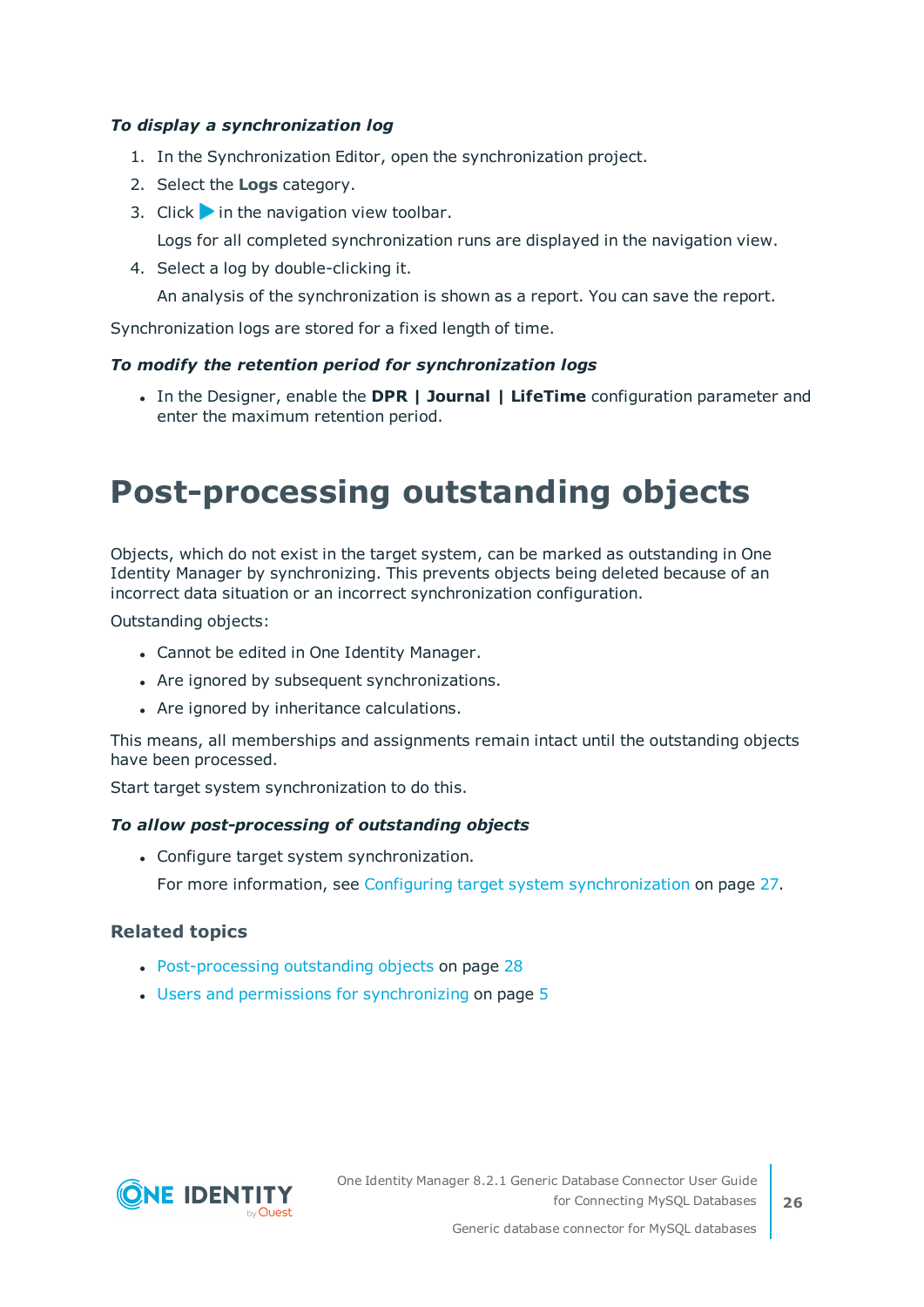### <span id="page-26-0"></span>**Configuring target system synchronization**

Create a target system for post-processing outstanding objects. Assign tables you want to be populated by synchronization, to this target system type. Specify the tables for which outstanding objects can be published in the target system during post-processing. Define a process for publishing the objects.

#### *To create a target system type*

- 1. In the Manager, select the **Data Synchronization > Basic configuration data > Target system types** category.
- 2. Click  $\frac{1}{2}$  in the result list.
- 3. Edit the target system type main data.
- 4. Save the changes.

Enter the following data for a target system type.

|  |  |  |  |  |  |  | Table 15: main data for a target system type |  |
|--|--|--|--|--|--|--|----------------------------------------------|--|
|--|--|--|--|--|--|--|----------------------------------------------|--|

| <b>Property</b>                      | <b>Description</b>                                                                                                                                                                                                               |  |  |  |
|--------------------------------------|----------------------------------------------------------------------------------------------------------------------------------------------------------------------------------------------------------------------------------|--|--|--|
| Target<br>system<br>type             | Target system type description.                                                                                                                                                                                                  |  |  |  |
|                                      | Description Text field for additional explanation.                                                                                                                                                                               |  |  |  |
| Display<br>name                      | Name of the target system type as displayed in One Identity Manager tools.                                                                                                                                                       |  |  |  |
| Cross-<br>boundary                   | Specifies how user accounts are assigned to or inherit groups and system<br>entitlements if they belong to different custom target systems.                                                                                      |  |  |  |
| inheritance                          | • If the option is set, groups and system entitlements can be assigned<br>to user accounts that belong to the same target system or to different<br>target systems. The target systems must have the same target<br>system type. |  |  |  |
|                                      | For all target systems of a target system type, the settings for the<br><b>User Account Contains Memberships column</b><br>(UNSRootB.UserContainsGroupList) must be identical.                                                   |  |  |  |
|                                      | • If the option is not set, groups and system entitlements can only be<br>assigned to the same target system.                                                                                                                    |  |  |  |
|                                      | NOTE: If the option is not set, the target system type is used to simplify<br>grouping of the target systems.                                                                                                                    |  |  |  |
| Show in<br>compliance<br>rule wizard | Specifies whether the target system type for compliance rule wizard can be<br>selected when rule conditions are being set up.                                                                                                    |  |  |  |



**27**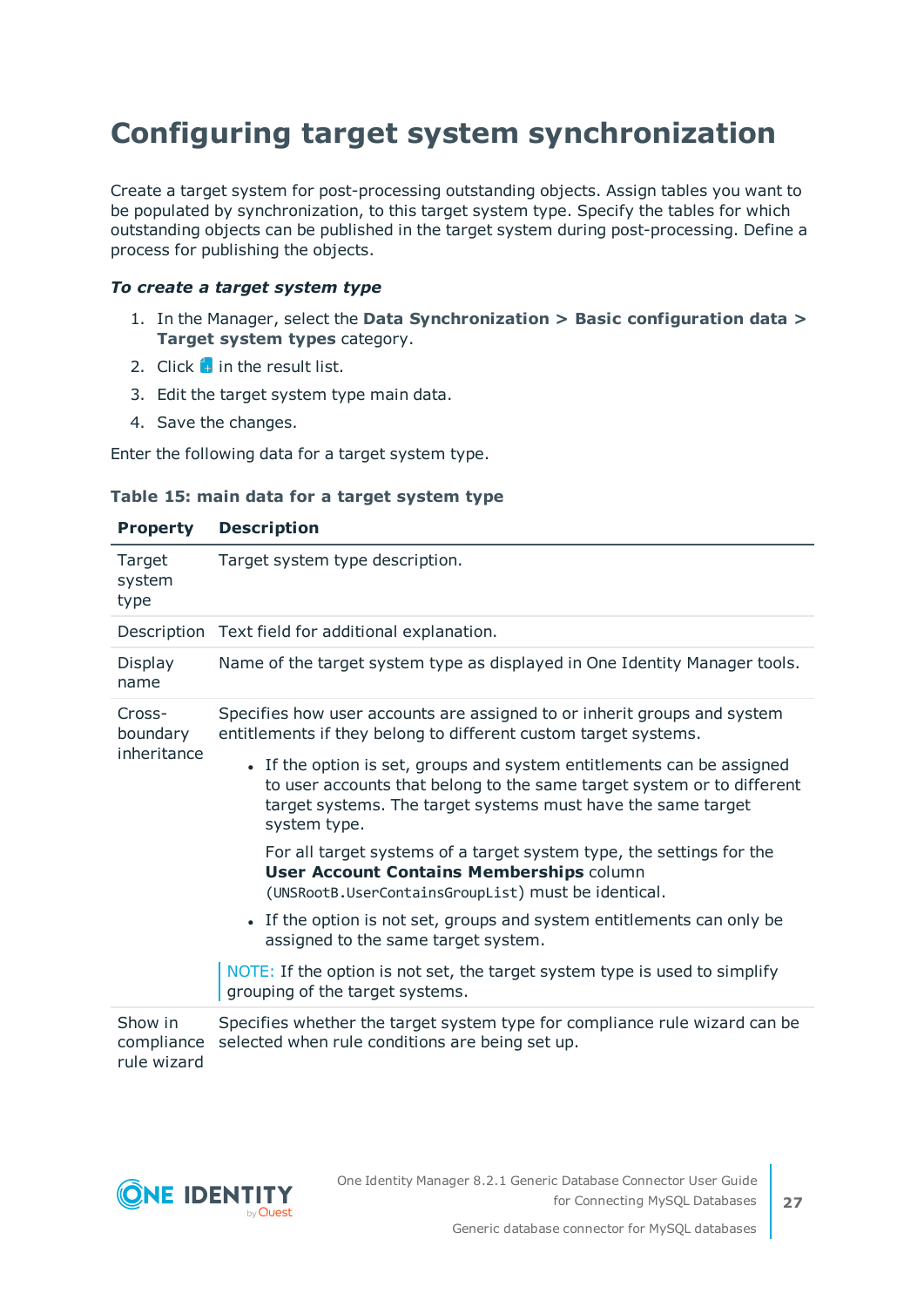#### **Property Description**

| Text<br>snippet | Text snippets used for linking text in the compliance rule wizard. |
|-----------------|--------------------------------------------------------------------|
|                 |                                                                    |

Alternative List of connector that can process this type of target system. connectors

#### *To add tables to target system synchronization*

- 1. In the Manager, select the **Data Synchronization > Basic configuration data > Target system types** category.
- 2. In the result list, select the target system type.
- 3. Select the **Assign synchronization tables** task.
- 4. In the pane, assign **custom** tables to the outstanding objects you want to handle.
- 5. Save the changes.
- 6. Select the **Configure tables for publishing** task.
- 7. Select the tables that contain the outstanding objects that can be published in the target system and set the **Publishable** option.
- 8. Save the changes.

NOTE: The connector must have write access to the target system in order to publish outstanding objects that are being post-processed. That means, the **Connection is read-only** option must not be set for the target system connection.

#### *To publish outstanding objects*

• For each table for which you want to publish outstanding objects, create a process, which is triggered by the event HandleOutstanding and which runs the provisioning of the objects. Use the AdHocProjection process task of the ProjectorComponent process component.

For more information about defining processes, see the *One Identity Manager Configuration Guide*.

### <span id="page-27-0"></span>**Post-processing outstanding objects**

#### *To post-process outstanding objects*

1. In the Manager, select the **Data synchronization > Target system synchronization: <target system type>** category.

All tables assigned to the target system type are displayed in the navigation view.

2. Select the table whose outstanding objects you want to edit in the navigation view.

All objects marked as outstanding are shown on the form.

TIP:

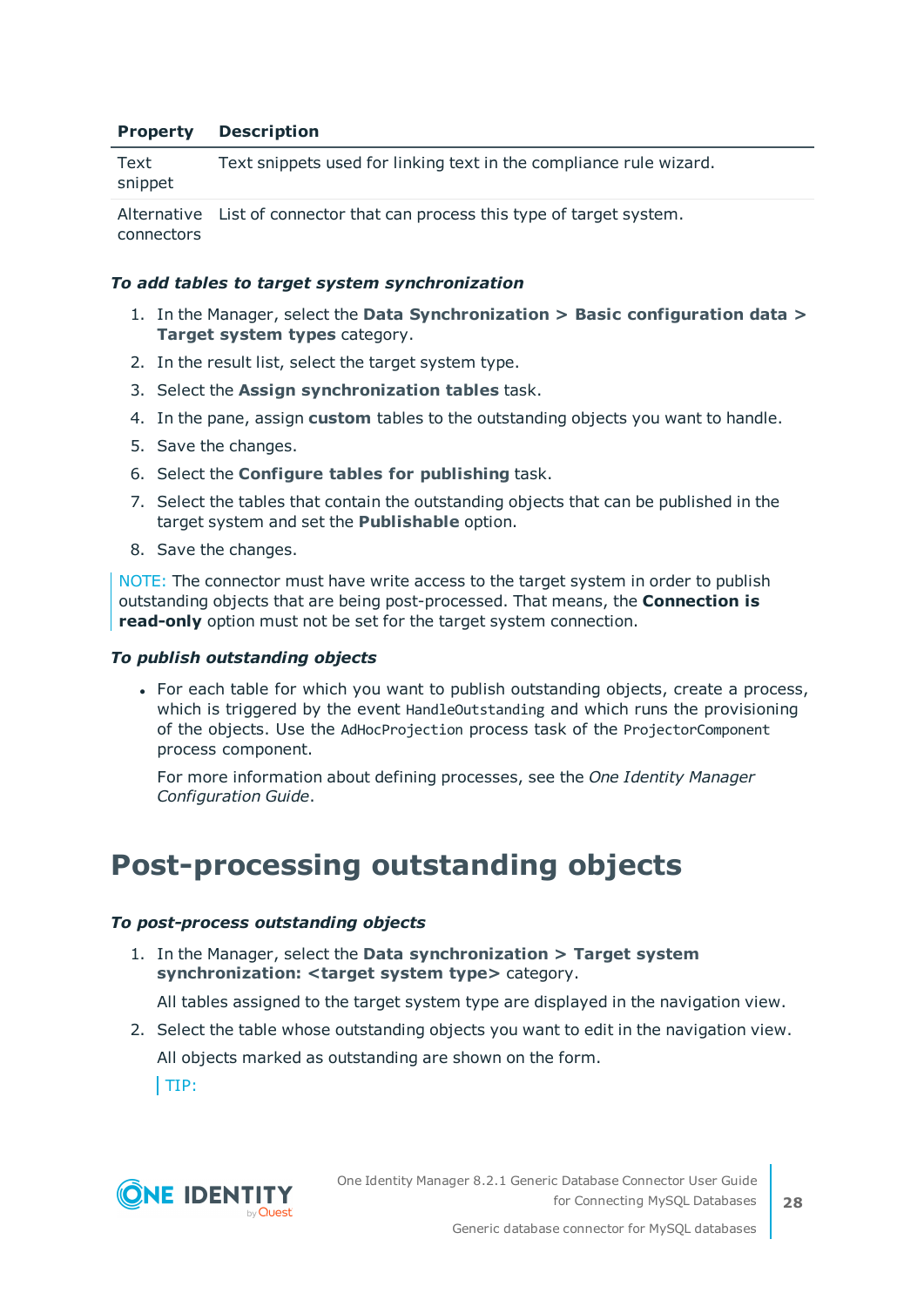#### *To display object properties of an outstanding object*

- 1. Select the object on the target system synchronization form.
- 2. Open the context menu and click **Show object**.
- 3. Select the objects you want to rework. Multi-select is possible.
- 4. Click on one of the following icons in the form toolbar to run the respective method.

#### **Table 16: Methods for handling outstanding objects**

#### **Icon Method Description**

|   | <b>Delete</b>  | The object is immediately deleted from the One Identity Manager<br>database. Deferred deletion is not taken into account. |
|---|----------------|---------------------------------------------------------------------------------------------------------------------------|
|   |                | Indirect memberships cannot be deleted.                                                                                   |
| 5 | <b>Publish</b> | The object is added to the target system. The <b>Outstanding</b> label<br>is removed from the object.                     |
|   |                | This runs a target system specific process that triggers the provi-<br>sioning process for the object.                    |
|   |                | Prerequisites:                                                                                                            |
|   |                | • The table containing the object can be published.                                                                       |
|   |                | • The target system connector has write access to the target<br>system.                                                   |
|   |                | • A custom process is set up for provisioning the object.                                                                 |
| 현 | Reset          | The <b>Outstanding</b> label is removed for the object.                                                                   |

5. Confirm the security prompt with **Yes**.

NOTE: By default, the selected objects are processed in parallel, which speeds up the selected method. If an error occurs during processing, the action is stopped and all changes are discarded.

Bulk processing of objects must be disabled if errors are to be localized, which means the objects are processed sequentially. Failed objects are named in the error message. All changes that were made up until the error occurred are saved.

#### *To disable bulk processing*

Disable the  $\overline{1}$  icon in the form's toolbar.

#### **Related topics**

- Configuring target system [synchronization](#page-26-0) on page 27
- $\cdot$  Users and permissions for [synchronizing](#page-4-0) on page  $5$

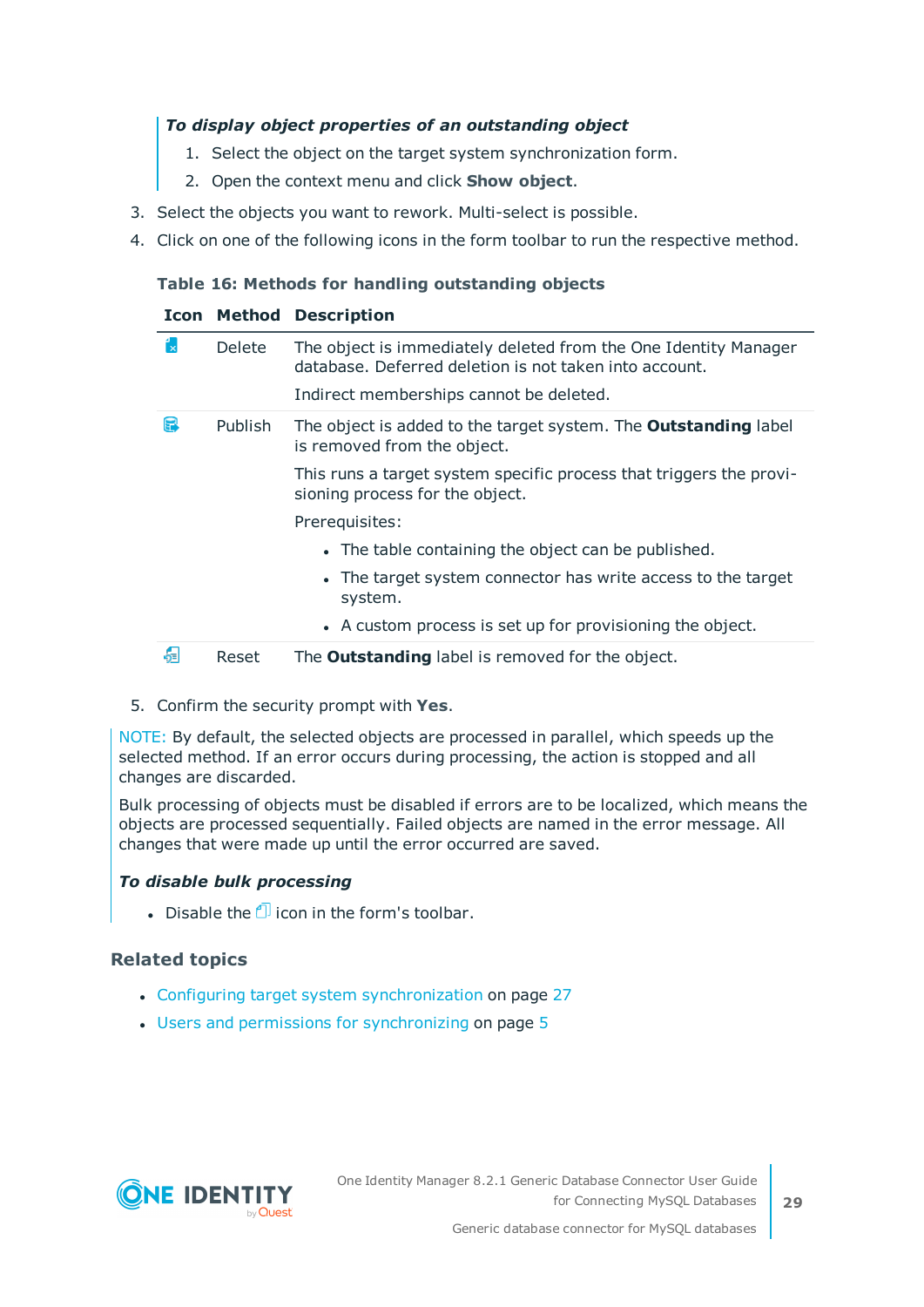# <span id="page-29-0"></span>**Configuring the provisioning of memberships**

Memberships, such as user accounts in groups, are saved in assignment tables in the One Identity Manager database. During provisioning of modified memberships, changes made in the target system may be overwritten. This behavior can occur under the following conditions:

• Memberships are saved as an object property in list form in the target system.

Examples: List of user accounts in the Member property of a group - OR - List of profiles in the MemberOf property of a user account

- Memberships can be modified in either of the connected systems.
- A provisioning workflow and provisioning processes are set up.

If one membership in One Identity Manager changes, by default, the complete list of members is transferred to the target system. Therefore, memberships that were previously added to the target system are removed in the process and previously deleted memberships are added again.

To prevent this, provisioning can be configured such that only the modified membership is provisioned in the target system. The corresponding behavior is configured separately for each assignment table.

#### *To allow separate provisioning of memberships*

- 1. In the Manager, select the **Data Synchronization > Basic configuration data > Target system types** category.
- 2. In the result list, select the target system type.
- 3. Select the **Configure tables for publishing** task.
- 4. Select the assignment tables that you want to set up for single provisioning. Multiselect is possible.
- 5. Click **Merge mode**.

NOTE:

- This option can only be enabled for assignment tables that have a base table with a XDateSubItem column.
- Assignment tables that are grouped together in a virtual schema property in the mapping must be marked identically.

Example: ADSAccountInADSGroup, ADSGroupInADSGroup, and ADSMachineInADSGroup

6. Save the changes.

For each assignment table labeled like this, the changes made in One Identity Manager are saved in a separate table. Therefore, only newly added and deleted assignments are processed. During modification provisioning, the members list in the target system is

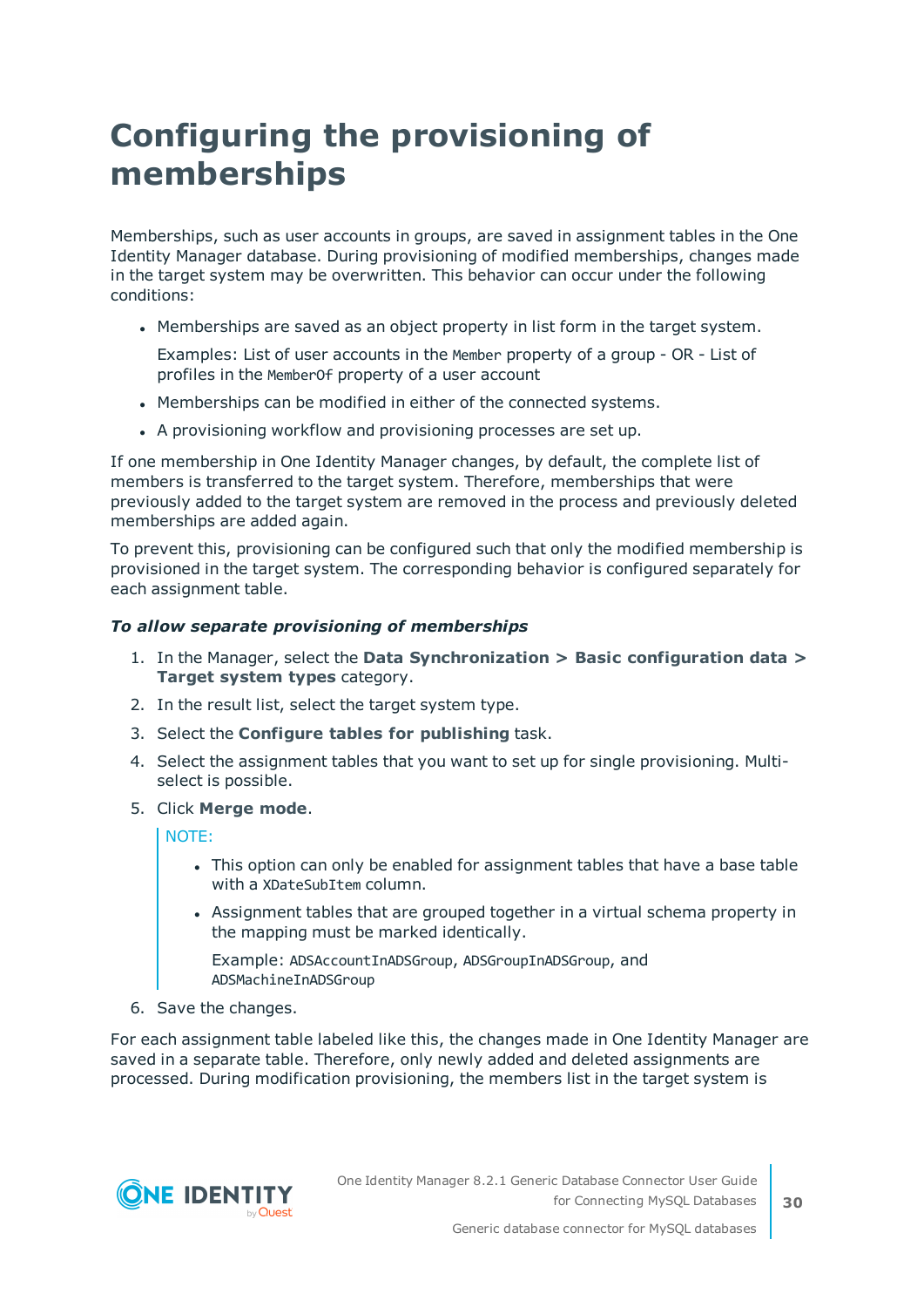compared to the entries in this table. This means that only modified memberships are provisioned and not the entire members list.

NOTE: The complete members list is updated by synchronization. During this process, objects with changes but incomplete provisioning are not handled. These objects are logged in the synchronization log.

You can restrict single provisioning of memberships with a condition. Once merge mode has been disabled for a table, the condition is deleted. Tables that have had the condition deleted or edited are marked with the following icon:  $\frac{1}{2}$ . You can restore the original condition at any time.

#### *To restore the original condition*

- 1. Select the auxiliary table for which you want to restore the condition.
- 2. Right-click on the selected row and select the **Restore original values** context menu item.
- 3. Save the changes.

NOTE: To create the reference to the added or deleted assignments in the condition, use the i table alias.

Example of a condition on the UNSAccountBInUNSGroupB assignment table:

exists (select top 1 1 from UNSGroupB g where  $g.UID$  UNSGroupB = i.UID UNSGroupB and <limiting condition>)

For more information about provisioning memberships, see the .*One Identity Manager Target System Synchronization Reference Guide*

### <span id="page-30-0"></span>**Configuring single object synchronization**

Changes made to individual objects in the target system can be immediately applied in the One Identity Manager database without having to start a full synchronization of the target system environment. Individual objects can only be synchronized if the object is already present in the One Identity Manager database. The changes are applied to the mapped object properties. If the object is no longer present in the target system, then it is deleted from the One Identity Manager database.

#### **Prerequisites**

- A synchronization step exists that can import the changes to the changed object into One Identity Manager.
- The table that contains the changed object is assigned to a target system type.
- The path to the base object of the synchronization is defined for the table that contains the changed object.



**31**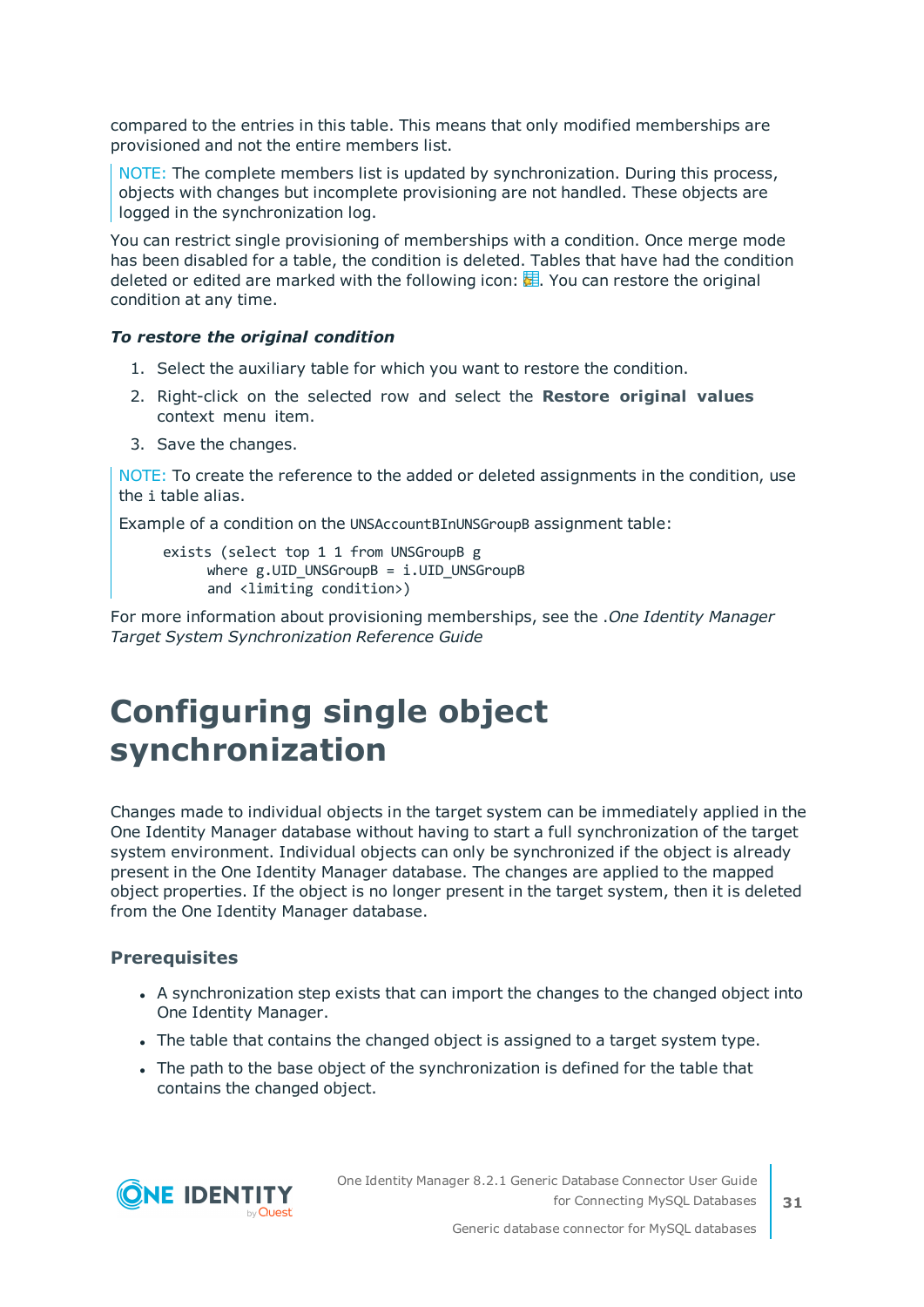Specify the tables that you want to synchronize using single object synchronization and configure single object synchronization for these tables. For more information, see the *One Identity Manager Target System Synchronization Reference Guide*, section *Include custom tables in the synchronization*.

#### *To define the path to the base object for synchronization for a table*

- 1. In the Manager, select the **Data Synchronization > Basic configuration data > Target system types** category.
- 2. In the result list, select the target system type.
- 3. Select the **Assign synchronization tables** task.
- 4. In the **Add assignments** pane, assign the table for which you want to use single object synchronization.
- 5. Save the changes.
- 6. Select the **Configure tables for publishing** task.
- 7. Select the table and enter the **Root object path**.
	- <sup>l</sup> If a concrete base object is defined for the target system, enter the path to the base object in the ObjectWalker notation of the VI.DB.

Example: FK(UID\_GAPCustomer).XObjectKey

• If no concrete base object is defined for the target system, enter the XObjectKey of the base table.

Example: <Key><T>DialogTable</T><P>RMB-T-Org</P></Key>

<span id="page-31-0"></span>8. Save the changes.

## **Ignoring data error in synchronization**

By default, objects with incorrect data are not synchronized. For example, a user account is not loaded in the One Identity Manager database if, in the user account table, the formatting script of a column contains an email address detects invalid data. These objects can be synchronized once the data has been corrected. In certain situations, however, it might be necessary to synchronize objects like these and ignore the data properties that have errors. This synchronization behavior can be configured in One Identity Manager.

#### *To ignoring data errors during synchronization in One Identity Manager*

- 1. In the Synchronization Editor, open the synchronization project.
- 2. Select the **Configuration > One Identity Manager connection** category.
- 3. In the **General** view, click **Edit connection**.

This starts the system connection wizard.

4. On the **Additional options** page, enable **Try to ignore data errors**.

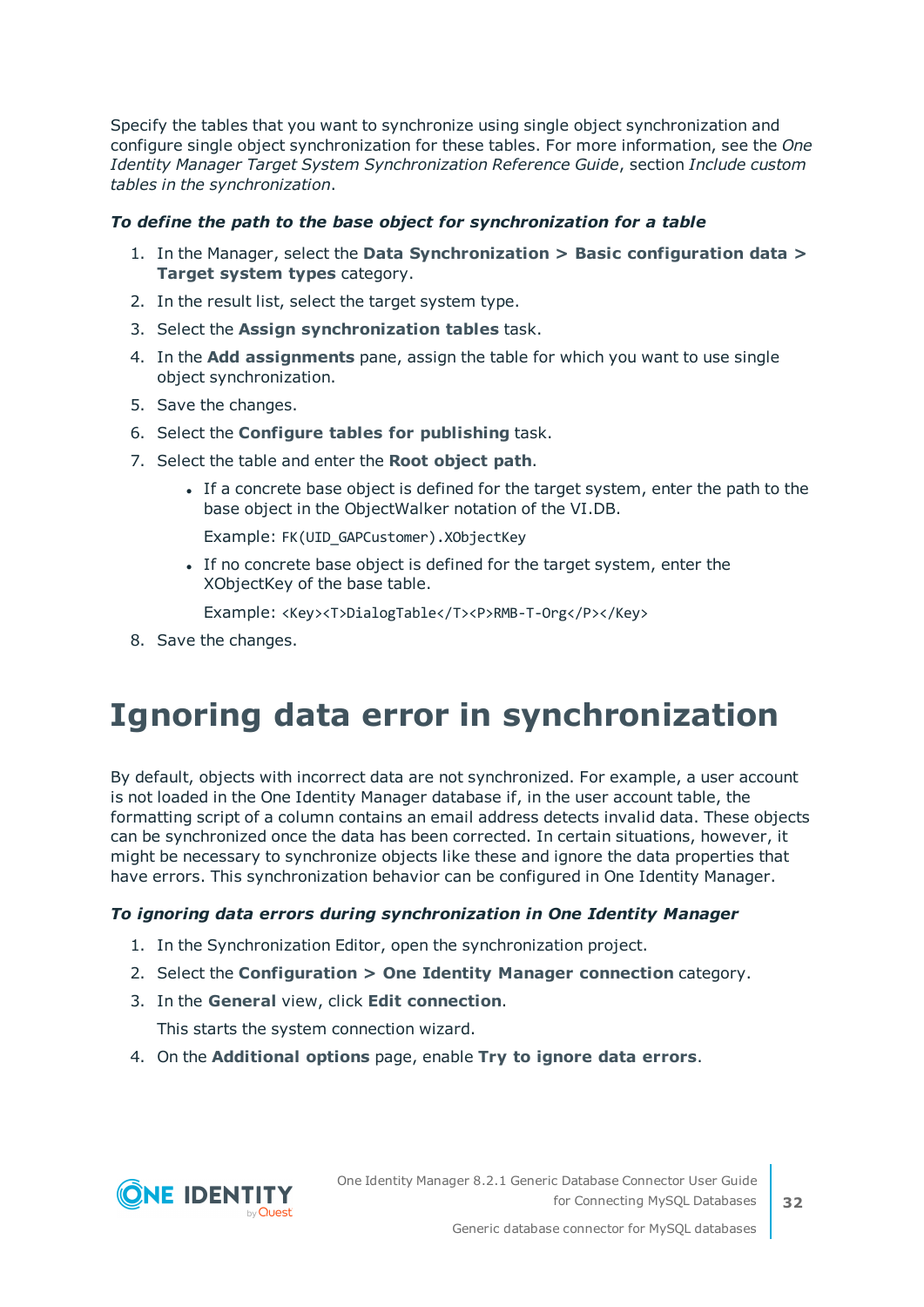This option is only effective if **Continue on error** is set in the synchronization workflow.

Default columns, such as primary keys, UID columns, or mandatory input columns cannot be ignored.

5. Save the changes.

IMPORTANT: If this option is set, One Identity Manager tries to ignore commit errors that could be related to data errors in a single column. This causes the data changed in the affected column to be discarded and the object is subsequently saved again. This effects performance and leads to loss of data.

Only set this option in the exceptional circumstance of not being able to correct the data before synchronization.

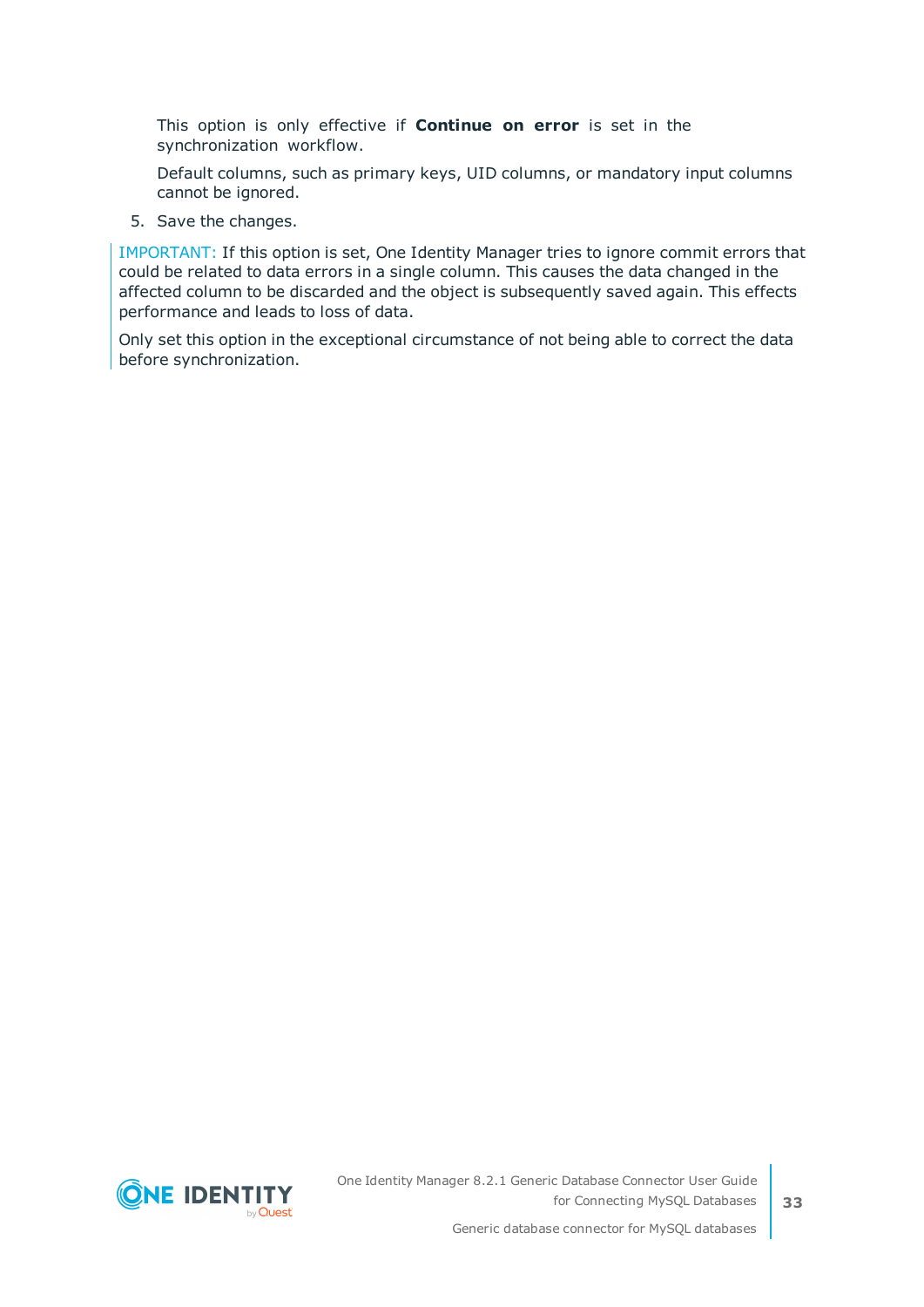# **Troubleshooting**

<span id="page-33-0"></span>For detailed information about correcting errors during synchronization of object hierarchies, see the .*One Identity Manager Target System Synchronization Reference Guide*

## <span id="page-33-1"></span>**Help for analyzing synchronization issues**

You can generate a report for analyzing problems that arise during synchronization, inadequate performance for example. The report contains information such as:

- Consistency check results
- Revision filter settings
- Scope applied
- Analysis of the data store
- Object access times in the One Identity Manager database and in the target system

#### *To generate a synchronization analysis report*

- 1. In the Synchronization Editor, open the synchronization project.
- 2. Select the **Help > Generate synchronization analysis report** menu item and click **Yes** in the security prompt.

The report may take a few minutes to generate. It is displayed in a separate window.

3. Print the report or save it in one of the available output formats.

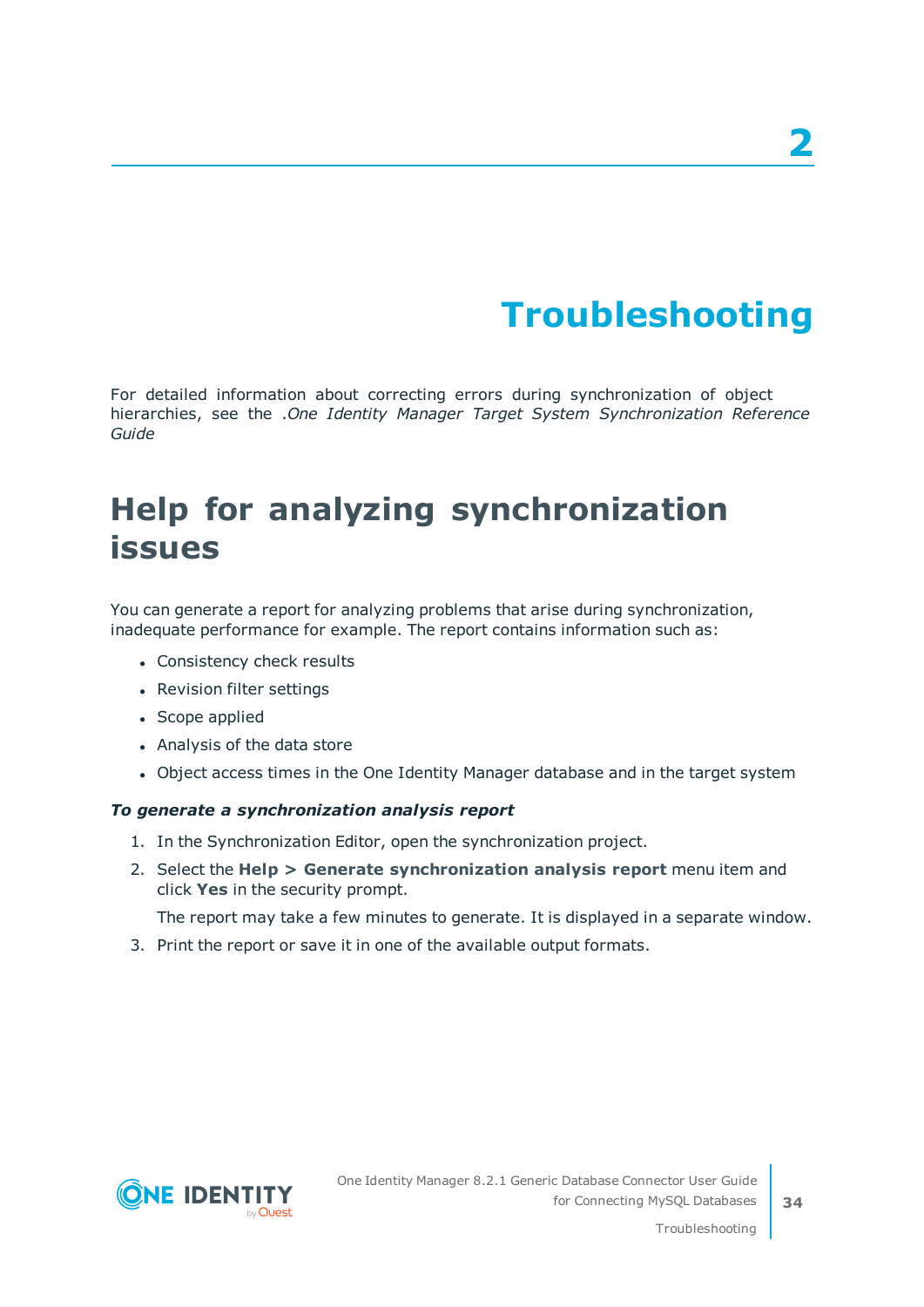<span id="page-34-0"></span>One Identity solutions eliminate the complexities and time-consuming processes often required to govern identities, manage privileged accounts and control access. Our solutions enhance business agility while addressing your IAM challenges with on-premises, cloud and hybrid environments.

# <span id="page-34-1"></span>**Contacting us**

For sales and other inquiries, such as licensing, support, and renewals, visit <https://www.oneidentity.com/company/contact-us.aspx>.

## <span id="page-34-2"></span>**Technical support resources**

Technical support is available to One Identity customers with a valid maintenance contract and customers who have trial versions. You can access the Support Portal at [https://support.oneidentity.com/.](https://support.oneidentity.com/)

The Support Portal provides self-help tools you can use to solve problems quickly and independently, 24 hours a day, 365 days a year. The Support Portal enables you to:

- Submit and manage a Service Request
- View Knowledge Base articles
- Sign up for product notifications
- Download software and technical documentation
- View how-to videos at [www.YouTube.com/OneIdentity](http://www.youtube.com/OneIdentity)
- Engage in community discussions
- Chat with support engineers online
- View services to assist you with your product

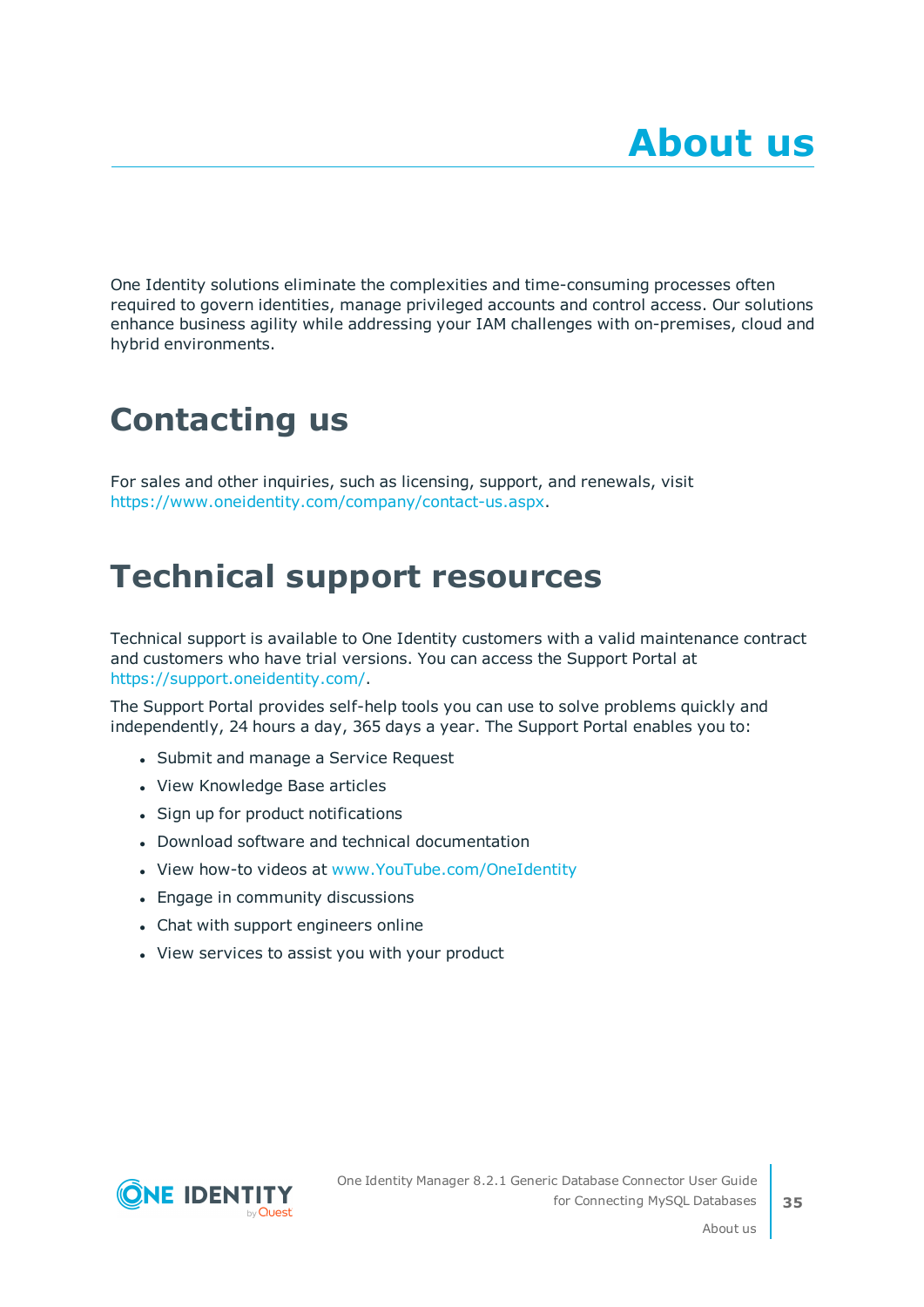# **Index**

### <span id="page-35-0"></span>**A**

application role [5](#page-4-0) application role for synchronization [9](#page-8-0)

### **B**

base object [13](#page-12-0), [31](#page-30-0)

### **D**

database connector generic [4](#page-3-0)

### **J**

Job server edit [10](#page-9-0)

### **M**

membership modify provisioning [30](#page-29-0)

### **O**

object delete immediately [28](#page-27-0) outstanding [26](#page-25-0), [28](#page-27-0) publish [28](#page-27-0) outstanding object [26](#page-25-0)

### **P**

provisioning members list [30](#page-29-0)



### **R**

remote connection server [13](#page-12-0)

### **S**

schema changes [24](#page-23-0) shrink [24](#page-23-0) update [24](#page-23-0) single object synchronization [31](#page-30-0) synchronization start [25](#page-24-0) synchronization analysis report [34](#page-33-1) synchronization configuration [13](#page-12-0), [15](#page-14-0) synchronization log [25](#page-24-1) synchronization server [13](#page-12-0) configure [10](#page-9-0) install [10](#page-9-0) Job server [10](#page-9-0)

### **T**

target system synchronization table to assign [27](#page-26-0) target system type [27](#page-26-0)

### **V**

variable set [13](#page-12-0)

Index